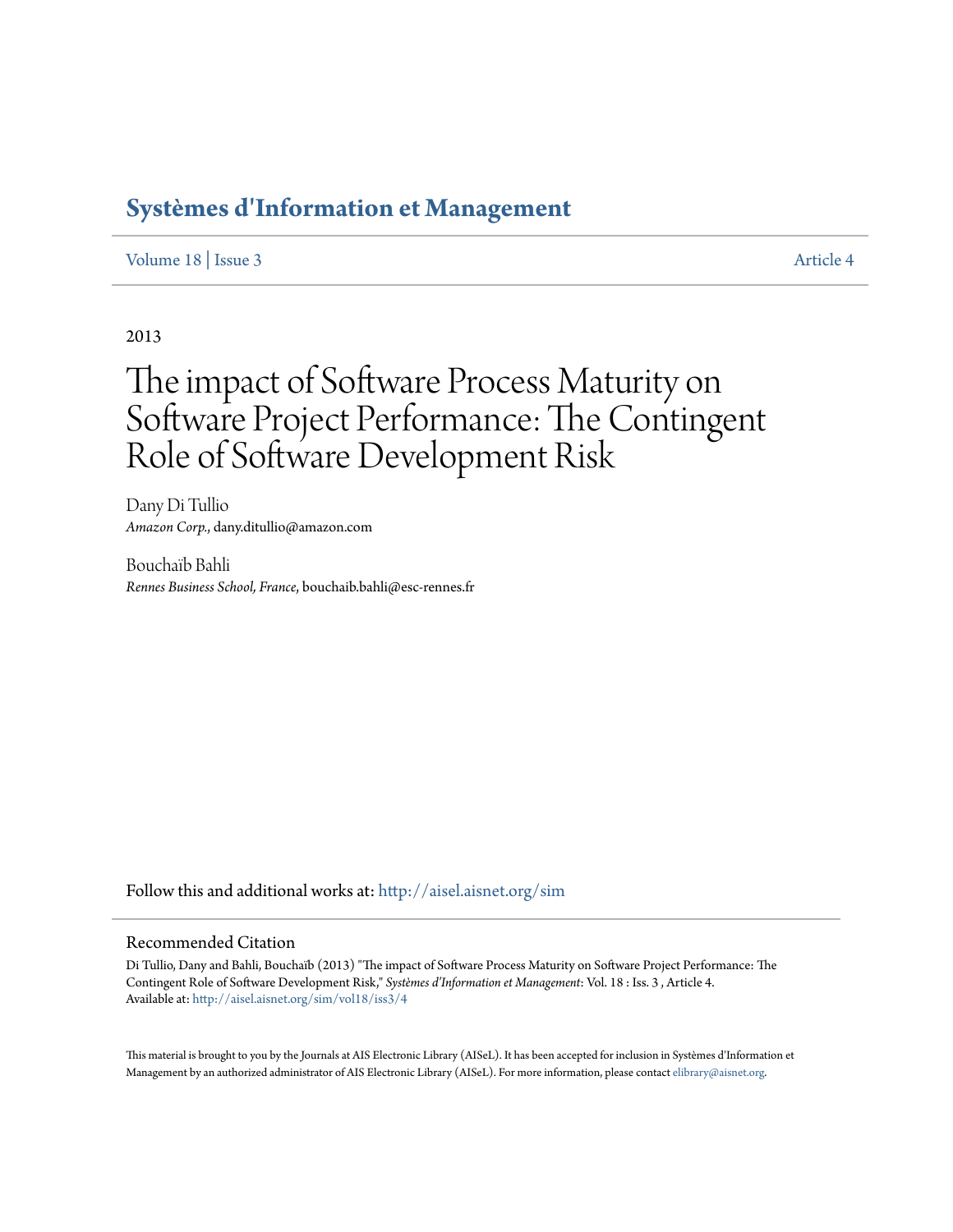## **ARTICLE DE RECHERCHE**

## **The impact of Software Process Maturity on Software Project Performance: The Contingent Role of Software Development Risk**

## *Dany DI TULLIO\* & Bouchaïb BAHLI\*\**

\* Amazon EU \* ESC-Rennes School of Business

#### **ABSTRACT**

*Despite growing efforts to improve software development processes, recurring concerns about software project performance remain largely present. The rate of software development project failure rate has been routinely documented in information systems (IS) research (Wallace, 2004; El-Masry and Rivard, 2010). The management of software development projects is often marked by inadequate planning, a poor grasp of the overall development process, and no clear management framework, even as the focus in software development shifts from a technology perspective to a more process-centric view (Slaughter, 2006). To address such concerns few CMM-based studies have examined the benefits and direct impact of software process maturity on software project performance but with mixed results. The present paper attempts to systematically examine the contingent role of software development risk on the impact of software process maturity level on software project performance. Guided by risk-based perspective in Software Engineering and CMM-based framework, an exploratory model was developed and tested. The premise of this paper is that software development risk plays a contingent role in the relationship between software process maturity and software project performance. Drawing on a sample of 107 organizations that have undergone official CMM appraisals, the results of partial least squares analysis of the data reveal initial evidence that (1) a positive effect of software process maturity level on software project performance while underscoring the negative effect of software development risk on software project performance, and (2) more importantly, the findings show that software development risk plays a contingent role software process maturity level on software project performance. For researchers, the integration of software development risk can provide a much needed linkage in the three fundamental constructs of CMM. From a managerial perspective, in order to foster a better software project performance, IS project leaders and managers should strongly emphasize devising effective software development risk assessment since a variation of this construct's level may strengthen or weaken the relationship between software development process maturity and software project performance.*

**Keywords:** software process maturity, software development risk, software project performance.

 $\circledast$ 

*N° 3 – Vol. 18 – 2013 85*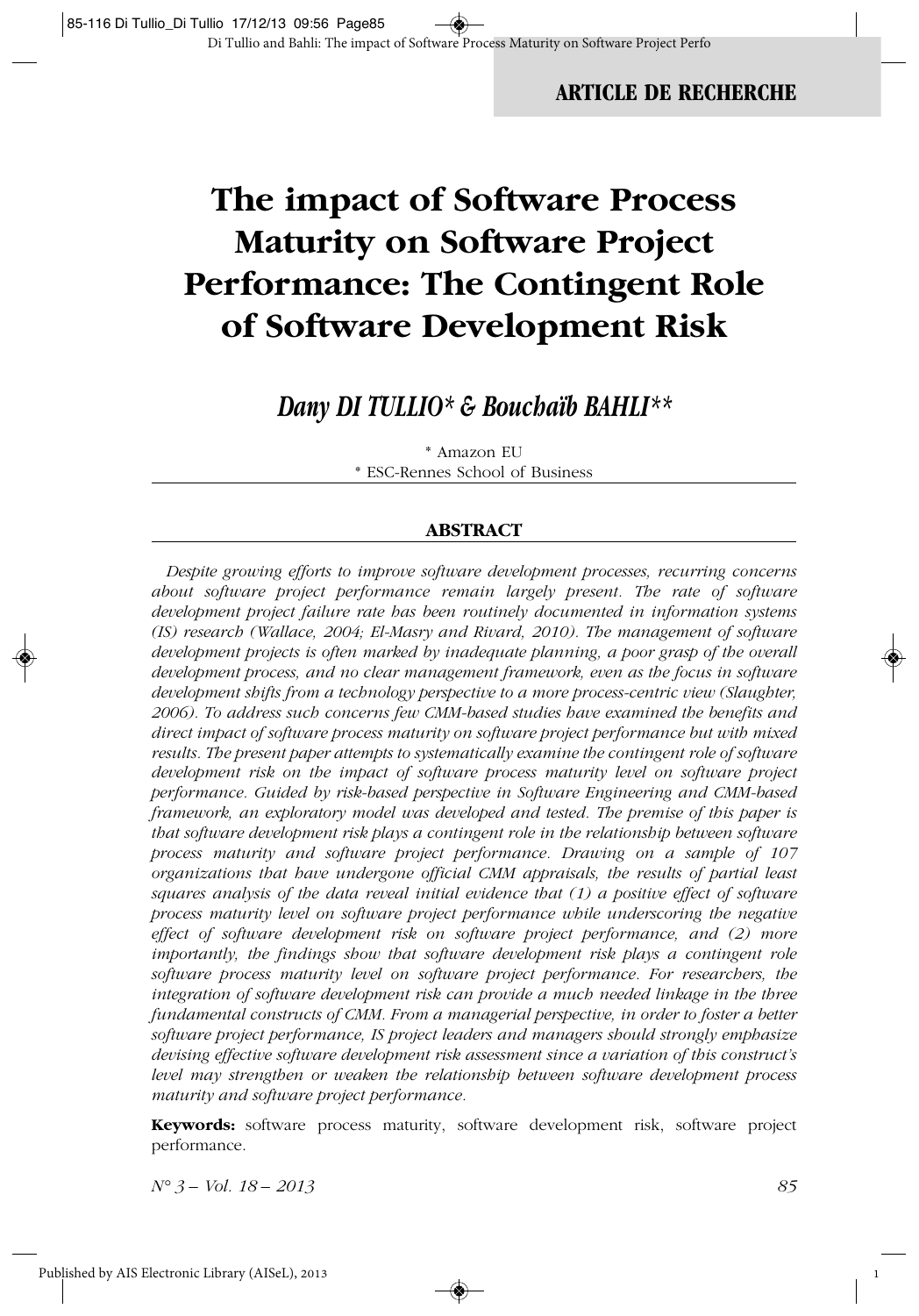#### **RÉSUMÉ**

*Malgré les efforts croissants déployés pour améliorer les processus de développement des systèmes d'information (SI), la performance des projets d'informatisation demeure un sujet d'actualité dans l'industrie. Le taux d'échec de ces projets a été systématiquement documenté dans la littérature SI. (Wallace, 2004; El-Masry et Rivard, 2010). La gestion des projets de développement des SI est souvent caractérisée par une planification inadéquate, une mauvaise maîtrise du processus de développement global et un cadre de gestion imprécis (Slaughter, 2006). Le présent papier tente d'examiner le rôle modérateur du risque de développement SI sur l'impact du niveau de maturité du processus de développement SI sur la performance du projet. Un modèle basé sur le cadre CMM a été développé et testé. Des résultats révélateurs ont été observés à l'appui d'une enquête empirique effectuée auprès de 107 organisations ainsi que des résultats de l'analyse partielle des moindres carrés des données : (1) un effet positif du niveau de maturité du processus de développement SI sur la performance du projet tout en soulignant l'effet négatif du risque de développement SI sur la performance du projet et (2) le rôle contingent du risque de développement SI dans cette relation.* 

*Pour les chercheurs SI, l'intégration du construit risque de développement SI souligne le rôle clé de ce construit dans la conceptualisation CMM. D'un point de vue managérial, pour obtenir une meilleure performance des projets SI, les chefs et gestionnaires de ces projets devraient mettre en œuvre une conception plus efficace d'évaluation des risques de développement SI puisqu'une variation du niveau de ce construit peut renforcer ou affaiblir la relation entre la maturité du processus de développement SI et la performance du projet.*

**Mots-clés :** maturité des processus de développement des SI, risque du développement SI, performance des projets SI.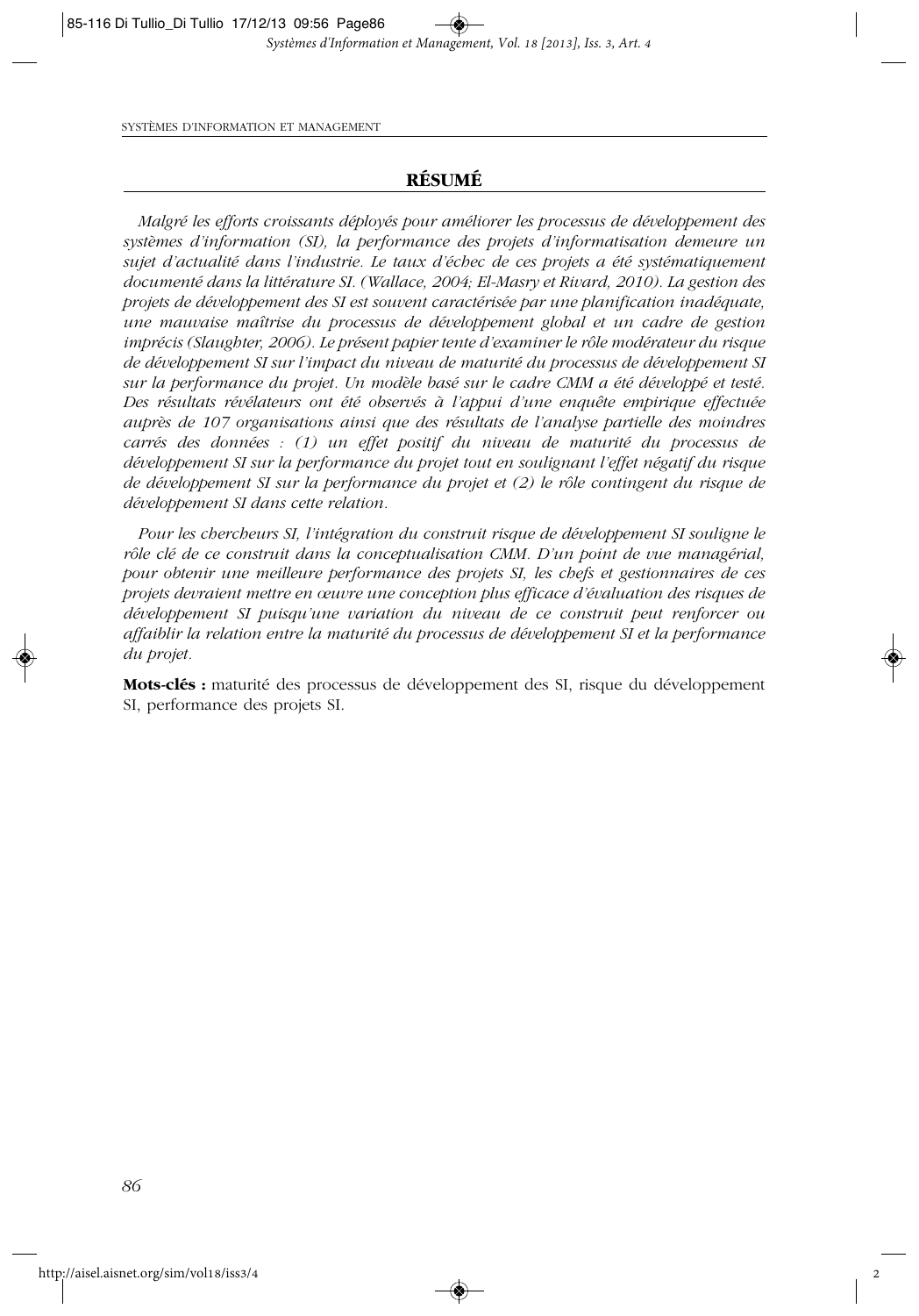## **INTRODUCTION**

Unquestionably, building software is a challenging endeavor. Given the pervasiveness of software in today's organizations, software project performance has become a major concern, underscoring the critical nature of the software development process. Software project performance is described in terms of two key aspects emphasized in the IS literature on software project performance (Barki et al. 2001): (1) process performance, which describes how well the software development process has been undertaken, and (2) product performance, which describes the performance of the system actually delivered to users. While technology continues to advance at a considerable pace, the software development process appears to lag behind (Shih and Huang, 2010, Slaughter et al., 2006; Rai and Al-Hindi, 2000). The management of software development projects is often marked by inadequate planning, a poor grasp of the overall development process, and no clear management framework, even as the focus in software development shifts from a technology perspective to a more process-centric view (Slaughter et al. 2006). The rate of software development project failure rate has been routinely documented in information systems (IS) research (El-Masri and Rivard, 2010; Lesca and Caron-Fasan, 2008; Wallace et al. 2004; Barki et al. 2001). The Standish Group research report (The Standish Group, 2009) shows a staggering 31.1% of projects will be cancelled before they ever get completed. Further results indicate 52.7% of projects will cost 189% of their original estimates. The cost of these failures and overruns are just the tip of the proverbial iceberg. The lost opportunity costs are not measurable, but could easily be in the trillions of dollars. One just has to look to the City of Denver to realize the extent of this problem. The failure to produce reliable software to handle baggage at the new Denver airport has cost the city \$1.1 million per day (The Standish Group, 2009).

Carefully designed management practices are, therefore, needed to improve the software development process and gain better control over uncertain environments (Rivard and Mignerat, 2010; Iversen et al. 2004) and such practices are now emerging as viable solutions to the software crisis (Barki et al., 2001; Canfora et al., 2005). To address these concerns, significant efforts have lately focused on designing and improving software development processes with the objective of enhancing their software project performance (Shih and Huang, 2010; Iversen and Ngwenyama, 2006; Jiang et al., 2004). For instance, many firms are adopting the well-known Capability Maturity Model or CMM originally developed by the Software Engineering Institute or SEI (Paulk et al. 1993) – which consists of "a coherent, ordered set of incremental improvements, all having experienced success in the field, packaged into a roadmap that shows how effective practices can be built on one another in a logical progression" – to manage the software development process (Paulk et al. 1993. Herbsleb et al., 1997, p. 30).

This particular software process maturity model is now used by major firms in every sector of the economy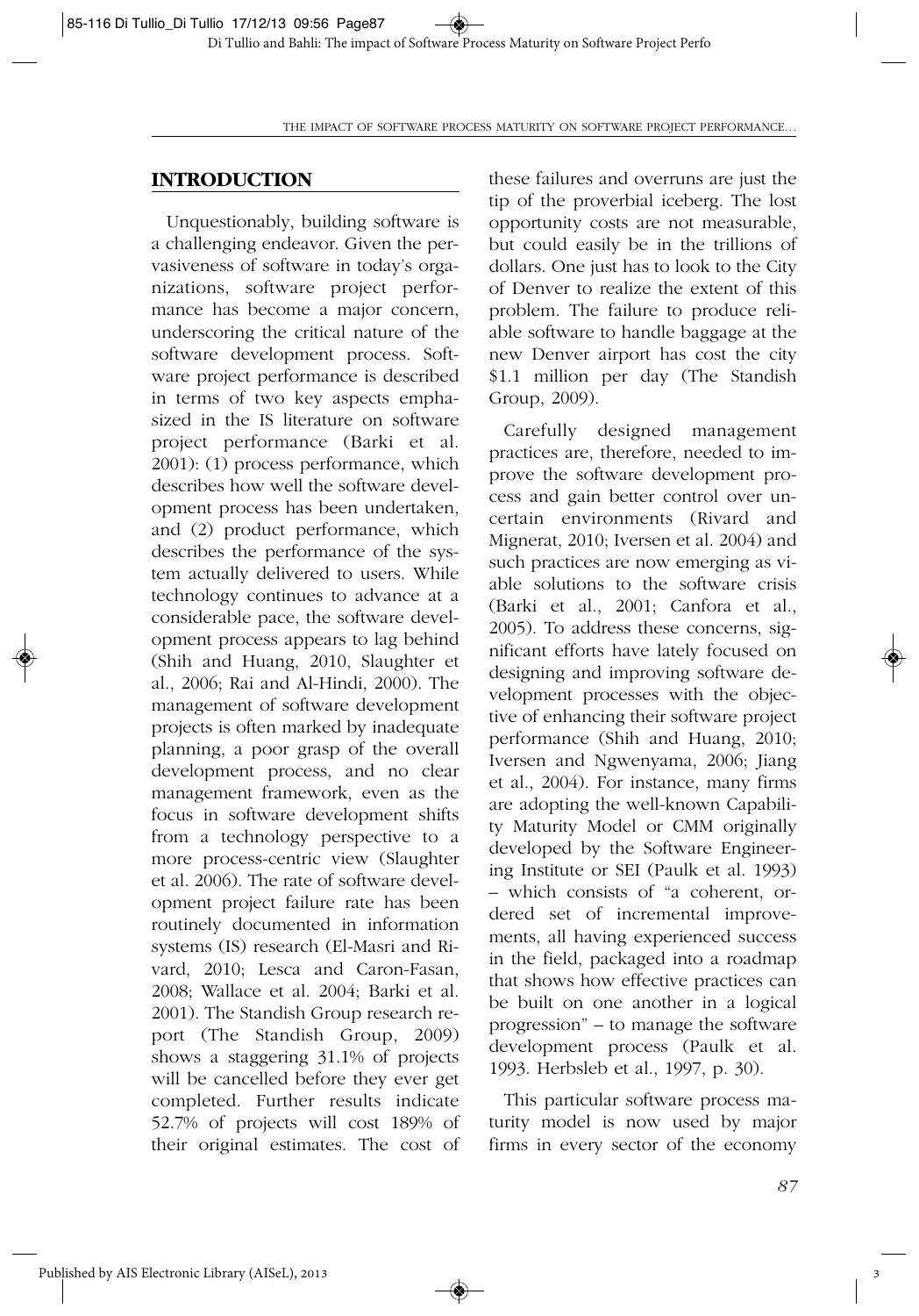and around the world with a substantial adoption of process improvement initiatives and the significant implementation efforts they entail (Unterkalmsteiner et al. 2012; Poeppelbuss et al. 2011). This model requires a considerable amount of time and effort to implement and often needs a major shift in culture and attitude given the costs and potential disadvantages of implementing the CMM, benefits must be evident to justify its continued use (Jiang et al. 2004). Nevertheless, despite these growing efforts to improve software development processes, recurring concerns about software project performance remain largely present (Subramanian et al. 2007) due to the identification, characterization, and control of confounding factors which is a challenging endeavor. Trienekens et al. (2001) cautioned that it is necessary to study the conditions under which the relationship between process improvement and associated outcome in order to increase the knowledge of these relationships. One major confounding construct in IS literature is software project risk which has long been claimed to be a major cause of software development project failure (Barki et al. 1993, 2001; Wallace et al. 2004; El-Masri and Rivard, 2010). In this study, we define software project risk as the potential of unwanted outcome and its assessment is approximated by identifying risk factors likely to influence the occurrence of that outcome (Bahli, 2003; 2005).

To address this concern, the objective of this paper is to systematically examine the contingent or a moderator role of software development risk on the impact of software process maturity level on software project performance. Guided by risk-based perspective in Software Engineering, an exploratory model was developed and tested. Therefore, the purpose of this study is to address two related research questions:

- 1. What is the impact of software process maturity on software project performance?
- 2. What is the impact and contingent role of software development risk on software project performance?

The contributions of this study are twofold. First, this paper provides a comprehensive conceptual model by synthesizing research using the riskbased perspective in Software Engineering. Our research extends prior research on software process maturity and software project performance in one important way: prior research has been tightly focused on software development process maturity and its impact on software project performance but has overlooked the inclusion of software development risk as it was originally suggested in the CMM model (Paulk et al. 1993; Boehm, 1991). Hence, we empirically included and tested the relationship between software development risk and software project performance. Second, this study investigates the importance of the interaction effect of software process maturity and software development risk on software project performance. Researchers have often stressed the importance of assessing software development risk to better assess the possible exposure and losses that may result (e.g., Wallace et al. 2004; Barki et al. 2001; Boehm, 1991).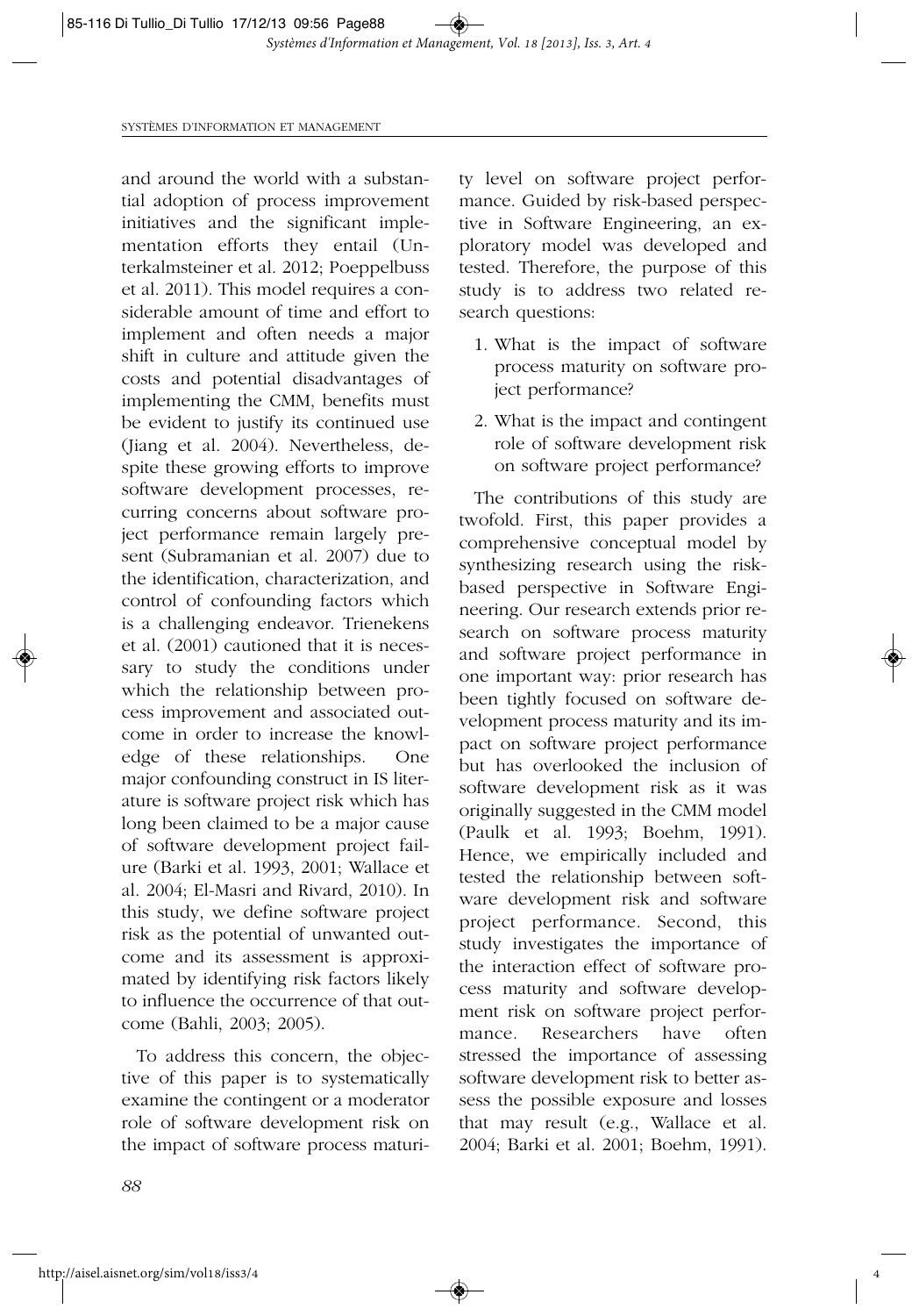This study suggests that the relationship between software process maturity and software project performance is moderated by the degree of software development risk. While we recognize that there might be other factors that may intervene in the relationship between software process maturity and software project performance, we have bounded and specifically focused our conceptualization of CMM as suggested by the SEI (Paulk et al. 1993) in order to reduce the conceptual and empirical complexity of our study and provide sound recommendations to both researchers and practitioners.

The remainder of this paper is organized into four sections. First, we provide an overview of prior literature on software process maturity, software development risk and software project performance. Second, we present the research model and hypotheses. Third, we describe the research methodology and results. This is followed by a discussion of the study's results, future research avenues, the study's limitations, and its conclusions.

## **I. THEORETICAL BACKGROUND**

#### **I.1. Software Process Maturity**

Software process maturity or software process improvement (SPI) is largely concerned with improving a software project's capability to develop high-quality software based on the requirements of customers or end users (Wang et al., 2008). The underlying principles of SPI are key to an effective software process and the description of an evolutionary, stepwise improvement path for software organizations from ad hoc, immature processes, to mature, disciplined ones. Many firms consider software process improvement a strategic issue, due to the fact that a failed process leads to failed software (Iversen and Ngwenyama, 2006; Ashrafi, 2003). Among the various models available, the most popular one is the CMM model and its extension CMM Integrated (Huang and Han, 2006; Iversen et al., 2004). The main assumption of this model is that the higher the maturity level attained, the higher the project performance and the lower is the risk of project failure (Chen, 2010).

In the present paper, we limit our study to organizations that have already adopted CMM, because only a few firms have yet been certified CMMI and the sample is too small to include them. For more information on why organizations still do not adopt CMMI, please see Staples et al. (2007). CMM has five maturity levels that define an ordinal scale for measuring the maturity of an organization's software process and for evaluating its software process capability. These levels also help organizations prioritize their improvement efforts (Jung and Goldensen, 2009; Paulk et al. 1993). CMM is a staged evolutionary model that classifies software process maturity into one of five levels – from 1 (lowest) to 5 (highest). For each level, CMM specifies process areas, which are areas on which the firm needs to focus in order to move to a higher process maturity level. Each process area is associated with goals that represent the requirements to be satisfied by the processes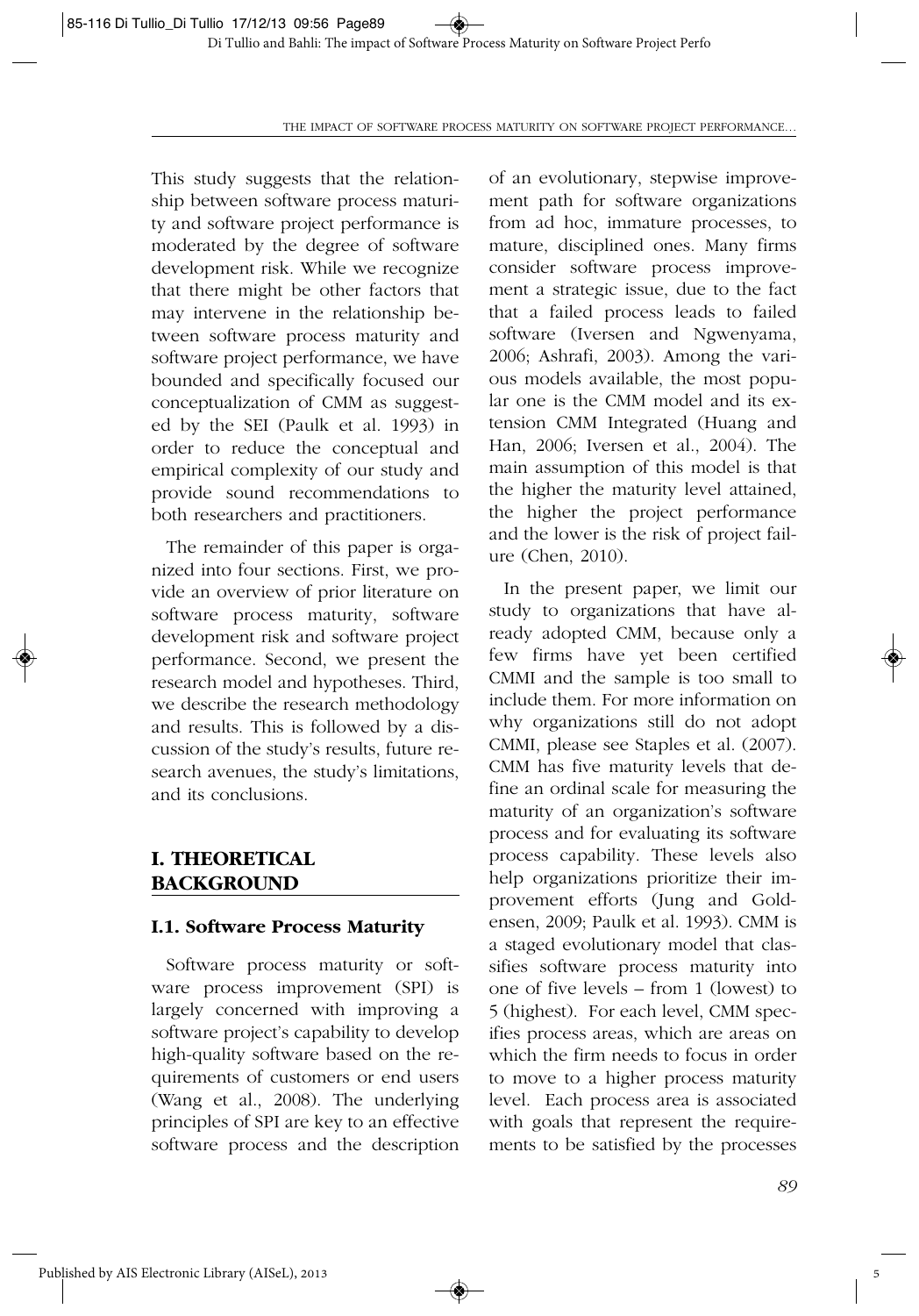in that process area (Huang and Han, 2006; Jalote, 2000). At each maturity level, specific process areas are used to assess the capability of existing processes as well as identify the areas that need to be strengthened in order to move to a higher level of maturity. From lowest to highest, the five levels are: Initial, Repeatable, Defined, Managed, and Optimized (Jiang et al., 2004; Ingalsbe et al., 2001).

Level 1 – Initial – is sometimes called anarchy or chaos. At this level, system development projects in organizations follow no prescribed processes. At level 2 – Repeatable – project management processes are established to track project costs, schedules, and functionality. The focus is on project management, not system development. Process maturity level 3 – Defined – is characterized by a standard system development process (methodology) that may be purchased or developed and which is integrated throughout the information systems unit or team within the organization. Measurable goals for quality and productivity are established at level 4 –Managed – such that detailed measures of the system development process and product quality are collected and stored. Finally, at level 5 – Optimized – the system development process is standardized and continuously monitored and improved, based on the measures and data analysis established at level 4 (Canfora et al., 2005).

Software process maturity has been tied to performance improvements in a number of case studies that reveal substantial value to organizations that have implemented well-conceived process improvement efforts (Dyba et

al. 2005). Incorporating quality standards into software process improvement models has been shown to increase software development project performance (Unterkalmsteiner et al. 2012) and empirical research results have provided support for this relationship. For example, Bull HN Information Systems Inc., the U.S. subsidiary of Groupe Bull, one of the largest European systems integrators, has been using the CMM model as the source of goals for its software process improvements and software development projects (Jiang et al., 2004). Process improvement efforts have been beneficial on several levels, including schedule, coding time, testing time, and quality (Bellini et al. 2008). Herbsleb et al. (1994) reviewed software process improvement efforts in 13 organizations and found improvements in cycle time, defect density, and productivity. Similarly, a six-year study at Hewlett-Packard found that delivered defects were greatly reduced and cost savings of over \$100 million were achieved through software process improvements (Myers, 1994).

Nevertheless, while the SEI has reported an increase in the number of process maturity certification holders (SEI.com), and despite a growing interest in testing empirically the CMM model and its impact on software project performance (Unterkalmsteiner et al. 2012), recent data from the SEI on firms that engage in CMM initiatives suggest, however, that there is a high number of failures. Out of 1638 organizations self-reporting initial assessments, only 34 percent had proceeded to a second assessment. Of those that proceded, 13 percent did not improve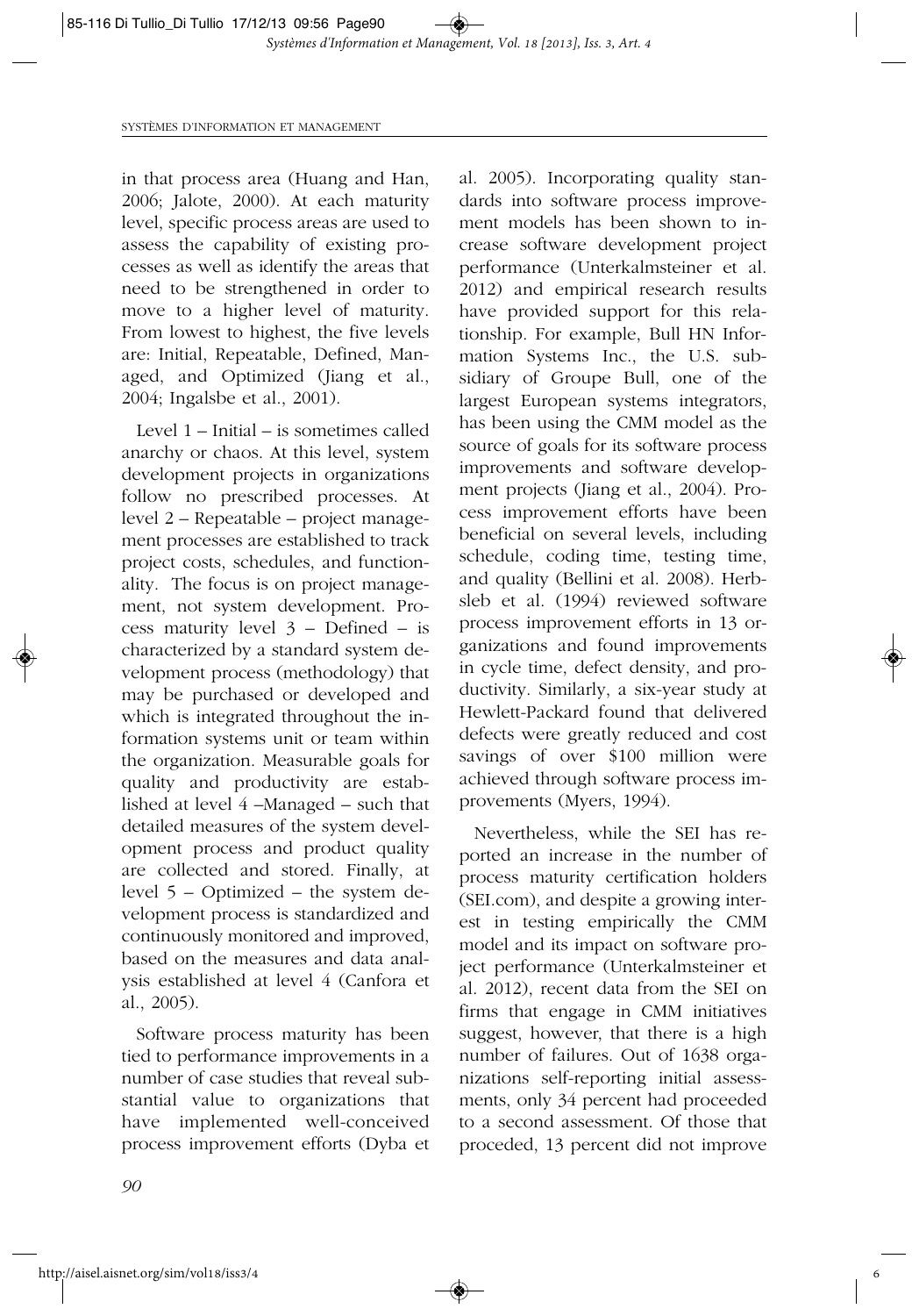their capability to develop quality software (Iversen et al. 2004).

In IS literature, there has been little research taking into account the risk factor in the relationship between software development maturity and software project performance. The goal of the present study is to integrate and empirically validate these three constructs in one comprehensive, nomological research model. This will allow both researchers and practitioners to understand whether software development maturity level and software development risk have any interaction effect on software project performance. Should this be the case, software development project managers will need to pay attention to improving both software processes and software risk management and not focus exclusively on software development methodologies per se. Hence we believe that this key observation contributes to the body of knowledge on software process improvement literature.

#### **I.2. Software Development Risk**

As a large proportion of software project failures are often reported in IS literature, the search for appropriate action to address this problem has attracted much attention (El-Masry and Rivard, 2010; Iacovou and Nakatsu, 2008; Wallace et al. 2004; Schmidt et al., 2001; Barki et al. 2001). Gibson (2004) argued that "the problem stems from senior and project management failing to assess and mitigate the risks of the change up front abd over a project's lifecycle and thereby increase the changes of success". Nevertheless, the concept of risk in IS research can be

organized into two distinct streams: the rational decision theory perspective of risk (Boehm, 1989), and the behavioral perspective of risk (Lyytinen et al., 1998; March and Shapira, 1987).

The rational decision theory addresses the concept of risk in a quantitative manner or, in other words, as changes in the distribution of possible outcomes, their odds of occurring, and their subjective values (Arrow, 1965). Rational choice theory postulates that managers dealing with risk first calculate alternatives and then select the option that yields the best outcome among the available risk-return combinations (Yates, 1992). According to this view, it is necessary to assess the probabilities of undesirable events and their associated losses in order to measure the degree of risk. This renders quantitative assessments of risk a key concern (Boehm, 1989; Boehm and Ross, 1989). However, several difficulties arise when assessing risk with quantitative assessments of probabilities (Barki et al., 1993; Barki et al., 2001). In many cases, probability distributions of undesirable events are very difficult to assess and can be unreliable (Post and Diltz, 1986).

The behavioral perspective of risk (March and Shapira, 1987) more accurately defines the assumptions underlying most risk management approaches. Risk research that takes this perspective assumes that risk management approaches are concerned with ambiguous losses and depend on multidimensional and qualitative models. It is also assumed that these risk management methods try to steer clear of risks, or master them through sequential pruning exercises (Lyytinen et al.,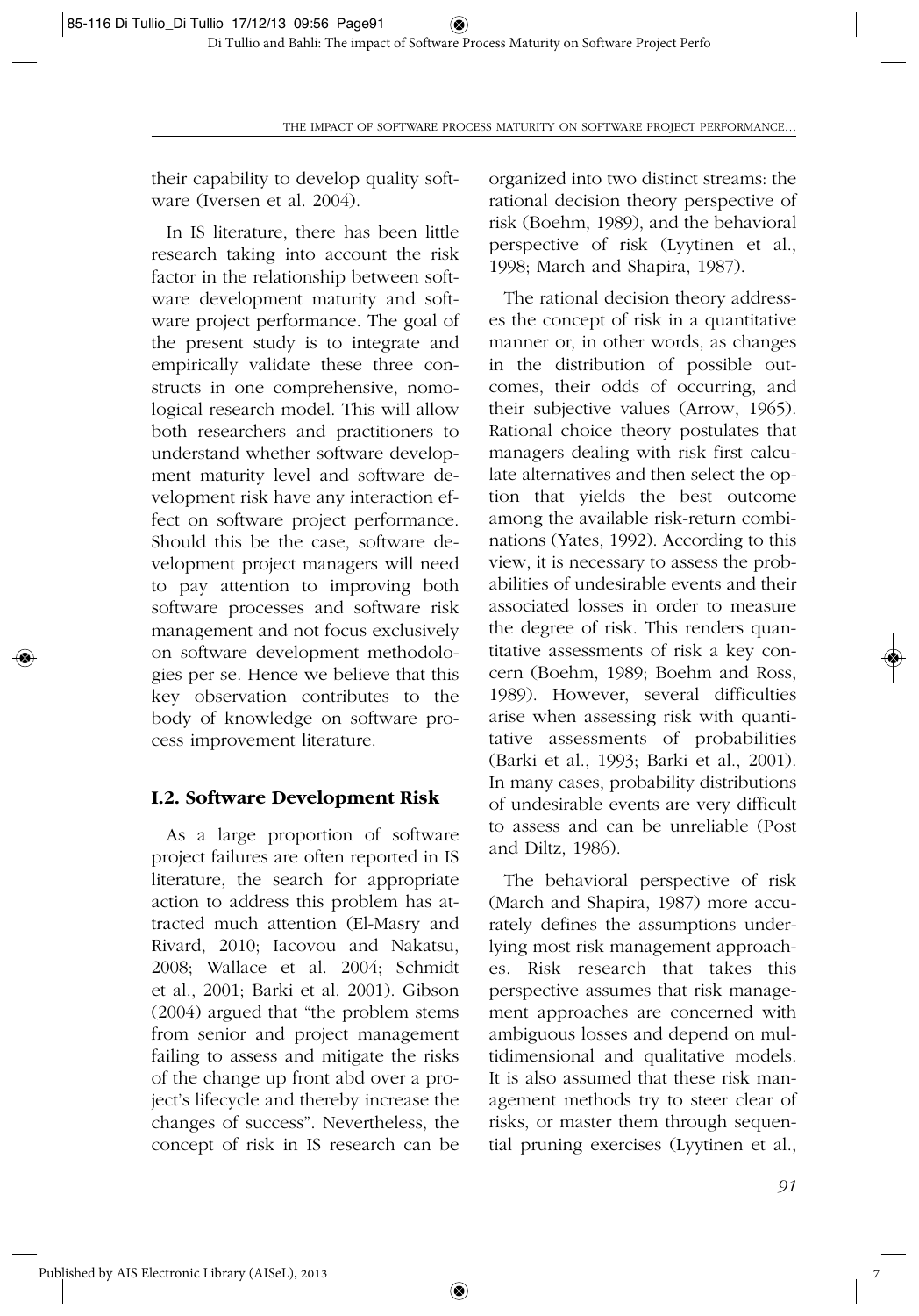1998). These approaches to assessing risk focus on the factors that influence the occurrence of undesirable events instead of the probabilities that they will occur. Barki et al. (1993, 2001) directly addressed the difficulty of coupling the concept of risk with outcome probabilities, devising an instrument comprised of uncertainty and risk variables derived from previous research on risk and uncertainty. They define software development risk as project uncertainty multiplied by the magnitude of potential loss due to project failure. This definition refers to uncertainty rather than probability, and assumes a single unsatisfactory outcome: project failure (Barki et al., 2001). The authors grouped project characteristics that influence the occurrence of project failure along five dimensions: technological newness, application size, expertise, project complexity, and organizational support, and assessed the magnitude of potential loss due to project failure (Barki et al., 1993, 2001; Marciniak, 1996; Sauer et al. 2007). Later studies found that increased levels of fit between these five dimensions of the risk exposure of a software project and its management profile have a positive effect on software project performance (Barki et al., 2001), and that risk exposure negatively impacts software project effectiveness, thus providing further support for the behavioral perspective of risk (Jiang et al., 2004; Sauer et al. 2007; El-Masry and Rivard, 2010). Hence, in this study, we adopt the behavioral perspective of risk (risk ass a potential of unwanted consequences) to assess its influence on the performance of software development projects.

Software development risk has been found to negatively affect the overall software project performance. Significant relationships were found between individual project risk variables, such as a lack of general expertise in the development team, the intensity of conflicts among team group members, and a lack of clarity in role definitions within the team, and project efficiency (El Amrani and Saint-Léger, 2011; Huang and Han, 2006; Jiang et al. 2004). Project efficiency incorporated such items as considerations for the amount and quality of work, adherence to schedules and budgets, speed and efficiency, and the ability to meet goals (Wang et al., 2008; Jiang et al. 2004). Significant relationships were also found with other specific items in software development projects, such as top management involvement and user support, and a development team's perception of its performance. The findings indicate that when software development team members do not perceive that their projects benefit from user support and/or top management support, the team does not perform well (Shih and Huang, 2010; Jiang et al., 2004).

#### **I.3. Software Project Performance**

The literature on performance goes back to the aesthetic readings of Barnard (1938) who stated that "when a specific desired end is attained we shall say that the action is "effective." When the unsought consequences of the action are more important than the attainment of the desired end and are dissatisfactory, effective action, we shall say, is "inefficient." Project perfor-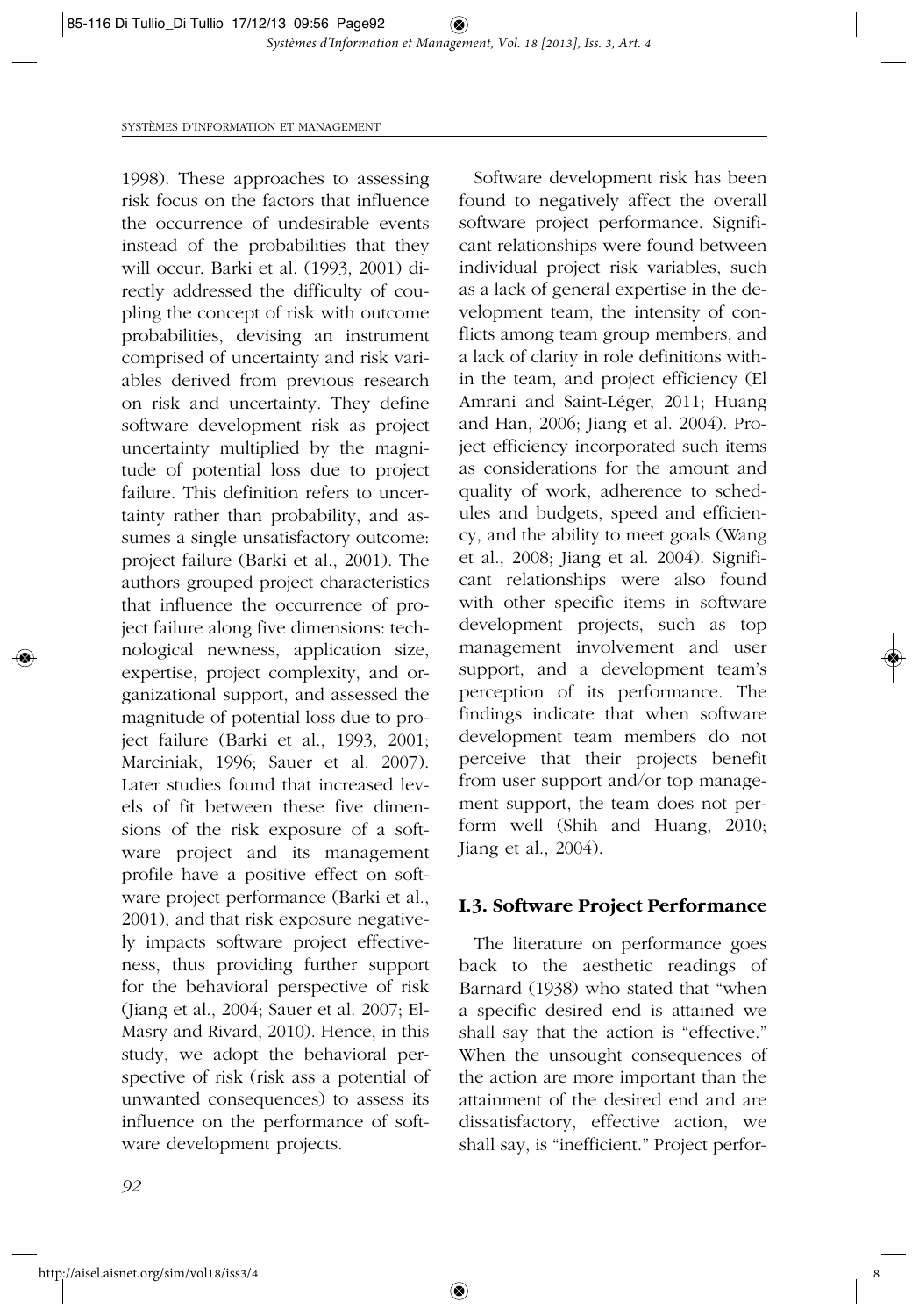mance is viewed differently by each of the stakeholders in the system development effort (Gibson, 2004). It is desirable to incorporate a breadth of success aspects when considering project performance (Jiang et al. 2004). As such, project performance includes software engineering issues of efficiency and effectiveness, as well as organizational issues of control, communication, and organizational knowledge. Efficiency is often considered to be measured by the quality of the software product, adherence to budgeted time and money, and cost of the software operation. Effectiveness is considered to be the applicability and adaptability of the software. Performance in software development can be broadly divided into two streams of research: the social view of software project performance and the technical view of software project performance (Wang et al., 2008; Aladwani, 2002). The social view of software project performance refers to research focused largely on issues related to the attributes and behaviors of project members. Software development projects are placed in a specific social context that considers human behaviors and the overall organizational environment in which software projects take place. In this view, technology factors as determinants of software project outcomes are largely submerged by social variables (Aladwani, 2002). On the other hand, the technical view of software project performance focuses on issues related to the characteristics of the software project itself. Contextual variables such as human behavior are usually overlooked in these types of studies (Aladwani, 2002).

The social view of software project performance is largely characterized by paying close attention to the human behavioral aspects of software development projects and their impact on project performance. This view of software project performance can take many forms. For example, studies of project performance through team members have included variables such as team skill, managerial involvement, and variance in team experience. The first two variables as well as a small variance in team experience were found to enable more effective team processes than software development tools and methods (Shih and Huang, 2010; Guinan et al., 1998). Moreover, earlier studies focused on the relationships between participation, influence, conflict, and conflict resolution among team members and their influence on project success (Robey et al., 1993). These studies have found a strong positive relationship between conflict resolution and project success and a moderate relationship between participation and project success, where project success included such aspects as adherence to budgets, schedules, and quality of work (Robey et al., 1993).

The technical view of software project performance is more concerned with issues relevant to the characteristics of the software project itself. Contextual variables such as human behavior are usually overshadowed by technology, task, process, and project characteristics (Shih and Huang, 2010; Aladwani, 2002). For instance, various aspects of technical performance dimensions were found to affect software development, notably the implementation of an information repository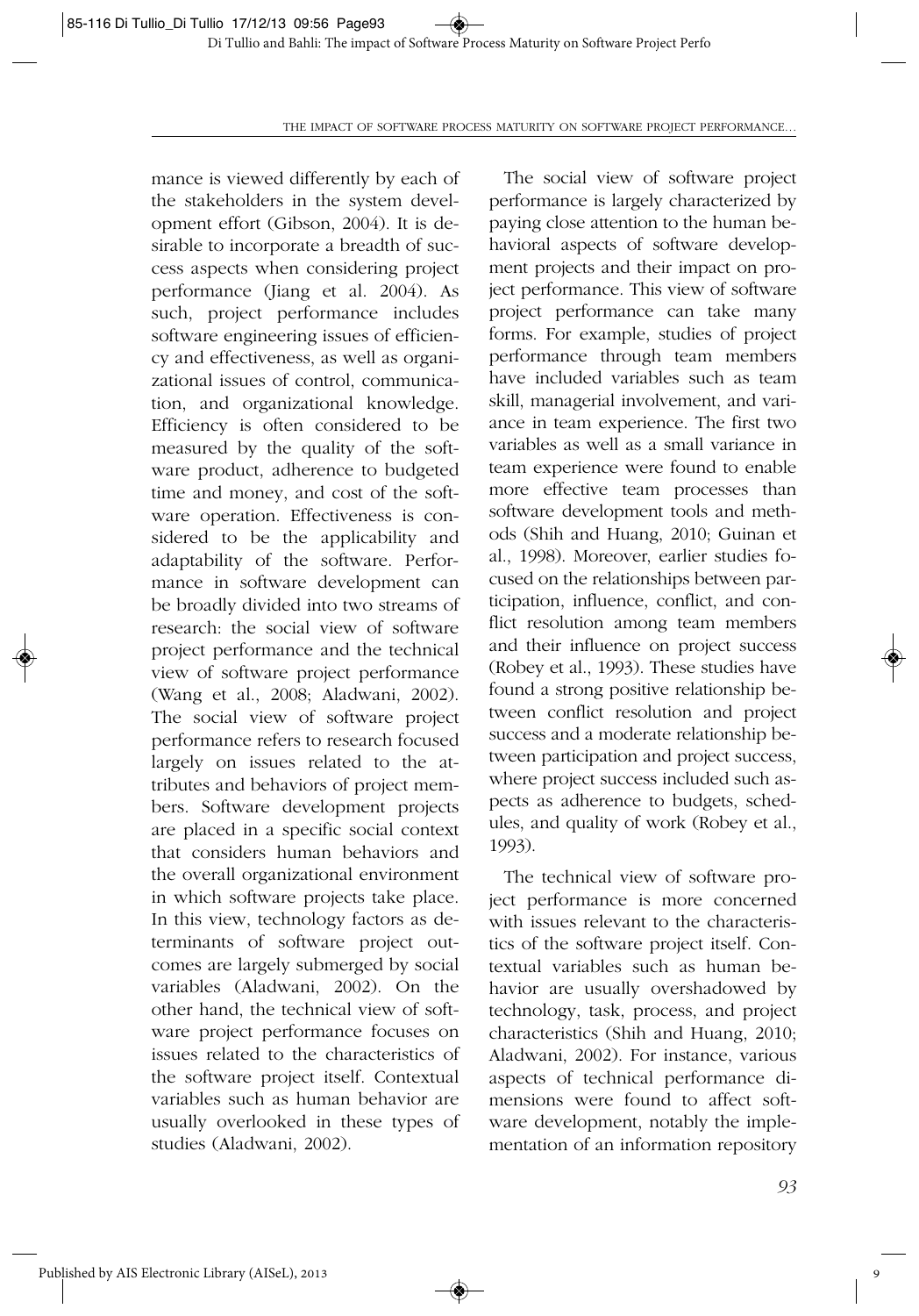containing parameterized design and code, which facilitates software reusability for new system development (Ravichandran and Rai, 2000).

While the main hypothesis behind CMM (and all process-oriented approaches) seems to suggest that "quality products follow disciplined processes", an alternate view of performance, however, has garnered consistent support over the last few years: the assessment of software project performance as a two-dimensional construct comprised of both a process dimension and a product dimension (Huang and Han, 2006; Wallace et al. 2004; Barki et al. 2001; Nidumolu, 1995, 1996). At the core of this theoretical perspective of performance is the idea that one of the key goals of performance measurement is not only to assess and improve the final output (tangible or intangible) of the production process, but to also give due consideration to the processes used to obtain such output. The importance of adopting a two-dimensional view of performance is also supported by the fact that there is a potential conflict between the efficiency of the process and the quality of the product. For example, software development projects may deliver systems of high quality while significantly exceeding budget and schedule constraints. On the other hand, well-managed projects that consistently remain within the schedule and budget targets may very well deliver products of poor quality (Jiang et al., 2004; Wallace et al. 2004; Barki et al. 2001; Nidumolu, 1995). Insightful results have been obtained by taking this two-dimensional view of performance. More specifically, risk-based research has helped advance our knowledge of the relationship between risk and performance in software development projects (Barki et al., 2001).

The results suggest that, in order to improve both the process and the product performance of software development projects, a project's risk management profile needs to vary with the project's exposure to risk: projects exposed to low degrees of risk require a different risk management profile than projects characterized by high risk. In the latter case, the risk management profile should include such things as high information processing capability approaches as well as high levels of formal planning in order to improve the performance of software development projects. Hence, the twodimensional view of performance was selected for this study as it clearly addresses the importance of adopting both the process and product perspectives of performance. Table 1 shows an excerpt of studies that examined the relationship between CMM levels and performance.

## **II. RESEARCH MODEL AND HYPOTHESES**

The conceptual model shown in Figure 1 was developed to answer the key research questions of this paper:

- •*What is the impact of software process maturity on software project performance?*
- *What is the impact and contingent role of software development risk on software project performance?*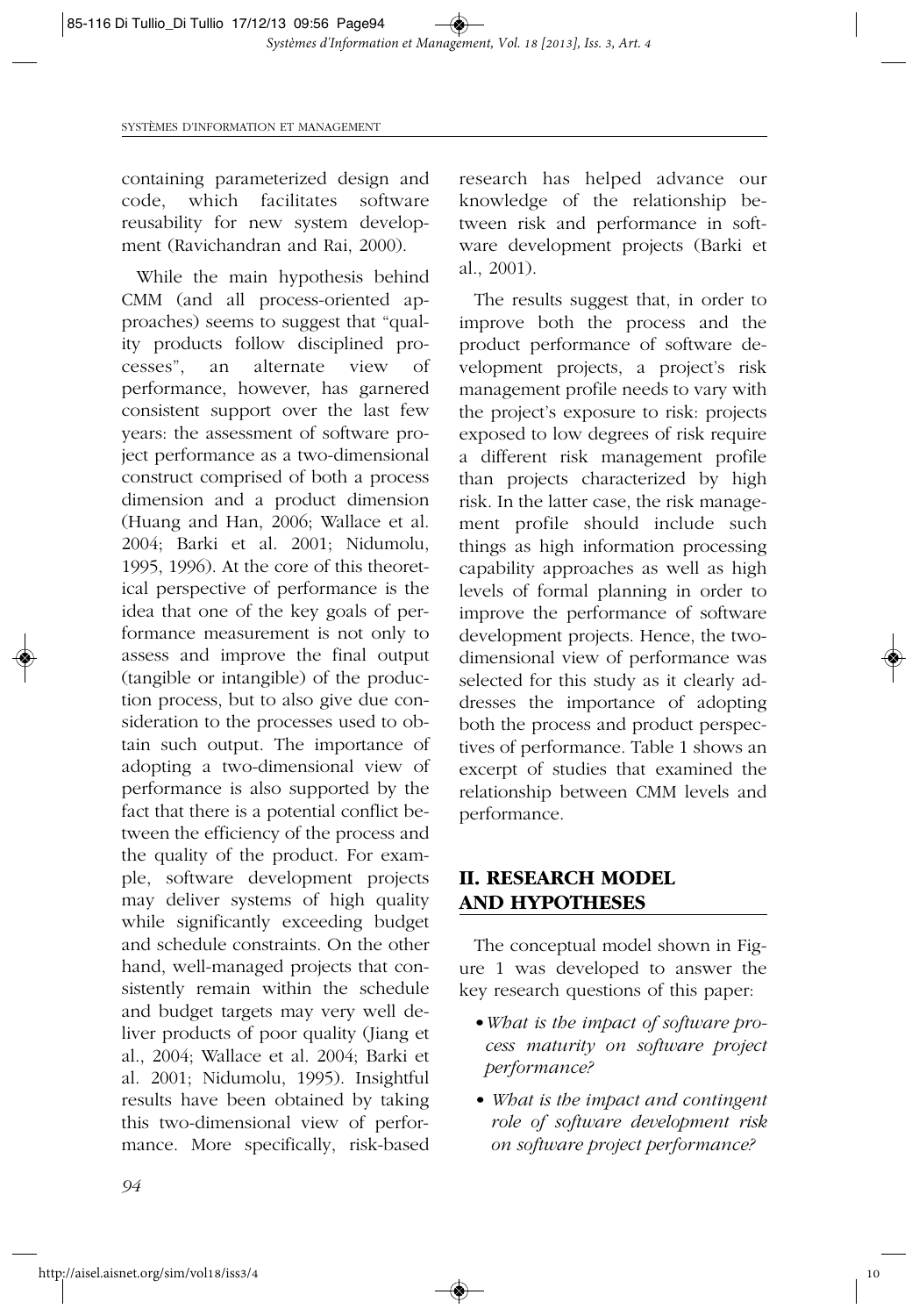| Study                           | Independent<br><b>Variables</b>             | Dependent<br><b>Variables</b>                  | Outcome                                                                                                                                                                       |  |
|---------------------------------|---------------------------------------------|------------------------------------------------|-------------------------------------------------------------------------------------------------------------------------------------------------------------------------------|--|
| Jung<br>and Goldenson<br>(2009) | Process<br>improvement                      | Schedule deviation                             | Negative relationship between<br>process improvement and<br>schedule deviation                                                                                                |  |
| Subramanian et<br>al. (2007)    | Software<br>Development<br>Process maturity | IS project<br>performance                      | CMM levels do associate with<br>higher software quality and<br>project performance                                                                                            |  |
| Cater-Steel et al.<br>(2006)    | Process<br>improvement                      | IS project<br>performance                      | CMM levels do associate with<br>higher software quality and<br>project performance                                                                                            |  |
| Schalken et al.<br>(2006)       | CMM Process<br>maturity                     | productivity<br>improvement                    | Software Development<br>Process maturity is positively<br>associated to productivity<br>improvement                                                                           |  |
| Damian and<br>Chisan (2006)     | Process Maturity                            | Improvement<br>initiative                      | Process maturity unrelated to<br>the evaluated improvement<br>initiative, and the Hawthorne<br>effect                                                                         |  |
| Jiang et al.<br>(2004)          | Software<br>Development<br>Process maturity | IS project<br>performance                      | CMM levels do associate with<br>higher software quality and<br>project performance                                                                                            |  |
| Harter and<br>Slaughter (2003)  | Software<br>Development<br>Process maturity | Effort, quality,<br>cycle-time                 | CMM improvements reduce<br>cycle-time and effort                                                                                                                              |  |
| Edbert et al.<br>(2001)         | Process<br>improvement                      | Cost of software<br>production                 | Negative relationship of<br>process improvement and cost<br>of software production                                                                                            |  |
| Krishnan et al.<br>(2000)       | Maturity level                              | Quality, life-cycle<br>productivity            | Capability and process factors<br>improve quality, and quality<br>improves life-cycle<br>productivity                                                                         |  |
| Clark (2000)                    | Process maturity                            | Effort                                         | One level change in maturity<br>reduced effort by 3%-%15%.                                                                                                                    |  |
| Krishnan and<br>Kellner (1999)  | CMM practices                               | Quality                                        | Consistent adoption of CMM<br>processes reduces defects                                                                                                                       |  |
| Diaz and Sligo<br>(1997)        | CMM $(4-5)$                                 | Productivity                                   | Each CMM level improves<br>productivity                                                                                                                                       |  |
| Paulish and<br>Carleton (1994)  | software-<br>development<br>process         | performance of the<br>software-<br>development | Improving the software-<br>development process<br>improves the quality of<br>software products and the<br>overall performance of the<br>software-development<br>organization. |  |

 $\overline{\bullet}$ 

#### **Table 1: Prior Literature**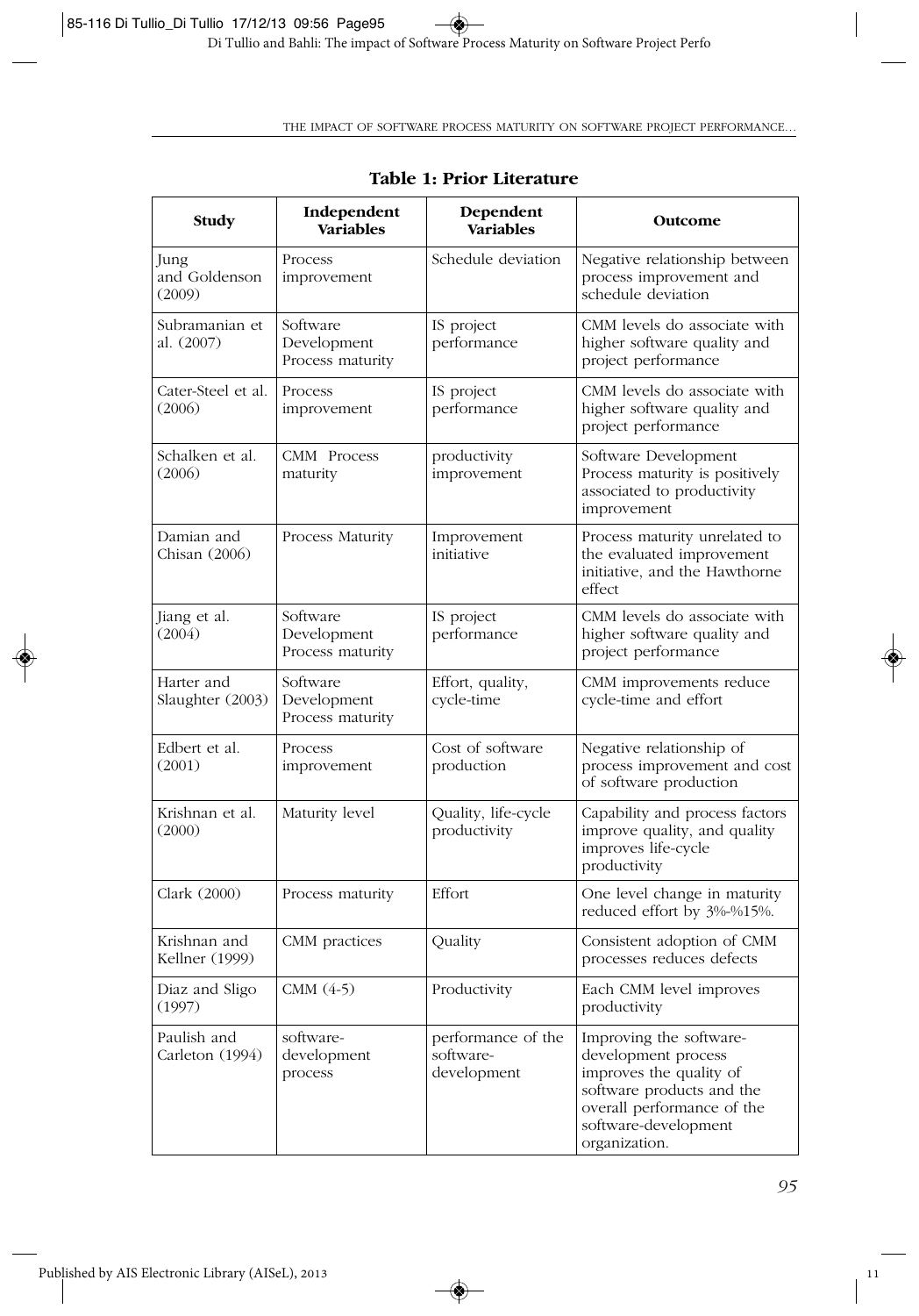

In order to answer these questions, metrics pertaining to software development process maturity, software project performance, and software development risk were identified and incorporated into the conceptual framework. Barki et al.'s (2001) validated constructs were used in this study: software project performance and software development risk. Furthermore, in order to capture the maturity of software development practices, we decided to survey organizations that had been officially appraised using the CMM for software (SW-CMM). We asked these organizations about their certified maturity level (from 1-initial to 5-optimized). The decision to focus only on SW-CMM certified organizations is due to the fact that, although CMMI (CMM Integration) is the extended version of the model, a large number of firms are

still using SW-CMM. We, therefore, surveyed SW-CMM-appraised organizations in order to obtain an adequate sample size and then developed testable hypotheses that were grounded in prior research in the areas of software process improvement, risk in information systems, and software project performance. In the following section, we will discuss our study's hypotheses.

## **II.1. Software process maturity and software project performance**

Software project performance in terms of both process and product performance has been shown to be positively affected by the maturity of a firm's software development processes (Carter-Steel et al. 2006; Schalken et al. 2006; Damien and Chison, 2006; Jiang et al. 2004). More specifically, as orga-

*96*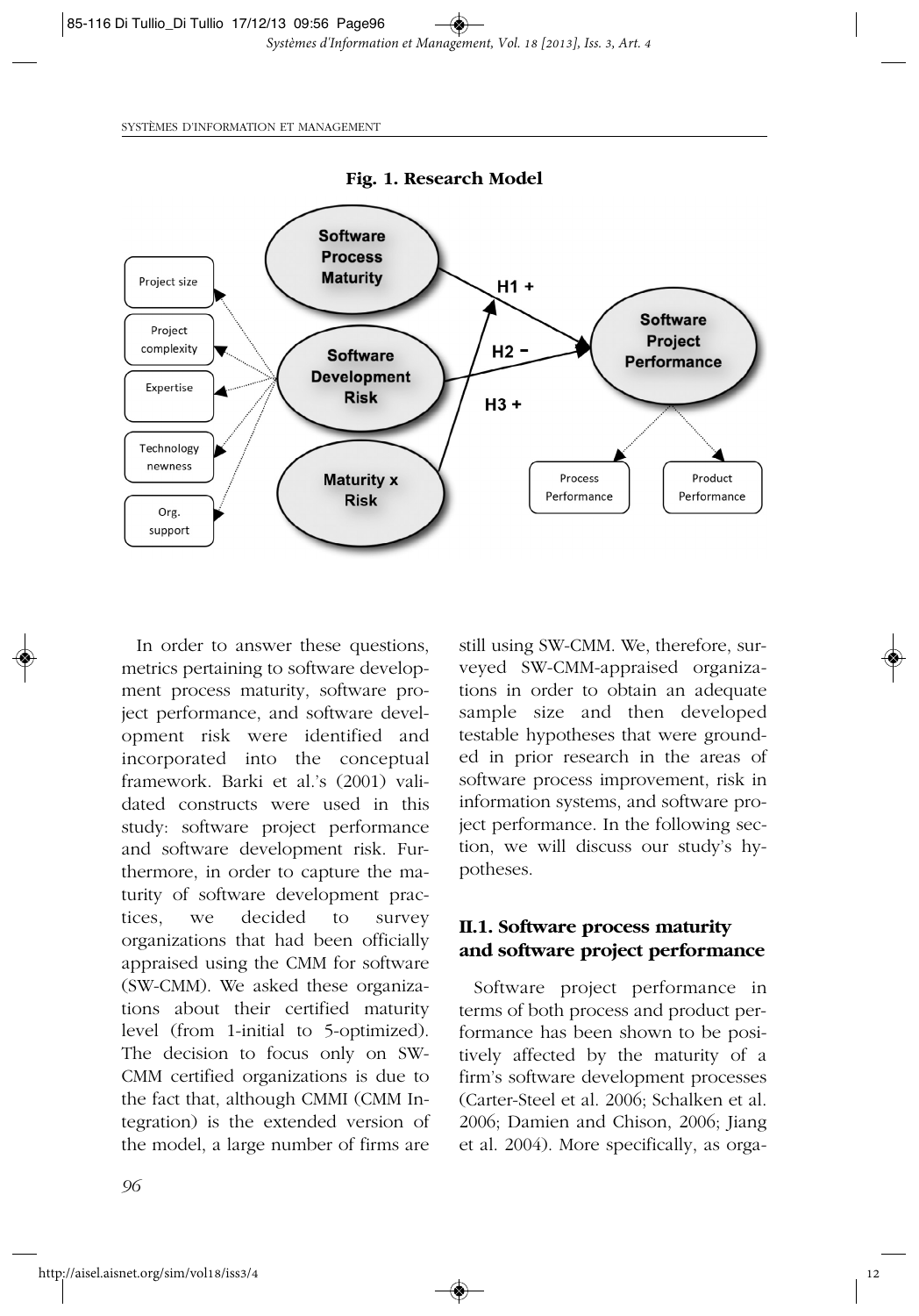nizations progress in terms of the maturity of their software processes, performance indicators such as project costs and schedule tend to improve. Organizations demonstrating high maturity in terms of their software development processes are more likely to successfully adhere to cost and schedule targets (Huang and Han, 2006; Lawlis et al. 1995). Higher levels of software process maturity also positively affect staff morale as well as the ability to meet budget targets (Herbsleb and Goldenson, 1996). Other performance measures are also addressed, such as software product quality, system development cycle time, and development effort (Edbert et al. 2001; Krishnan et al. 2000; Harter et al. 2000). Improvements in process maturity entail higher product quality, while higher quality in turn leads to reduced cycle time and development effort for software products (Subramanian et al., 2007; Harter et al., 2000). Furthermore, the net effect of increases in software process maturity on development cycle time and system development effort is negative (Harter et al. 2000). Therefore, we hypothesize:

## *H1: Software development process maturity is positively related to software project performance.*

## **II.2. Software Development Risk and Software Project Performance**

Software development risks were found to be significantly related to both process performance and product performance in software development projects (Wallace et al., 2004; Ropponen and Lyytinen, 2000). Indeed, factors such as organizational environment risk, user risk, requirements risk, project complexity risk, planning and control risk, as well as team risk have significant negative impacts on both the process and product performance in software development projects (Wallace et al., 2004). Taken together, these variables indicate the negative impact of software development risk on both the process and product dimensions of performance, and thus underscore the need to address software development risk when considering key organizational concerns such as the performance of software development projects (Barki et al. 2001; Na et al., 2004; Nidumolu, 1996). These findings provide evidence as to the generalizability of the impact of software development risk on software project performance. More specifically, a project's level of software development risk may negatively influence software project performance, as hypothesized below.

## *H2: Software development risk is negatively related to software project performance.*

Although the literature provides specific recommendations for the value of software process maturity and its impact on software project performance, it says little about the contingent role of software development risk in this relationship. Information systems researchers adopting the contingency approach software development risk have been strongly influenced by research in organizational contingency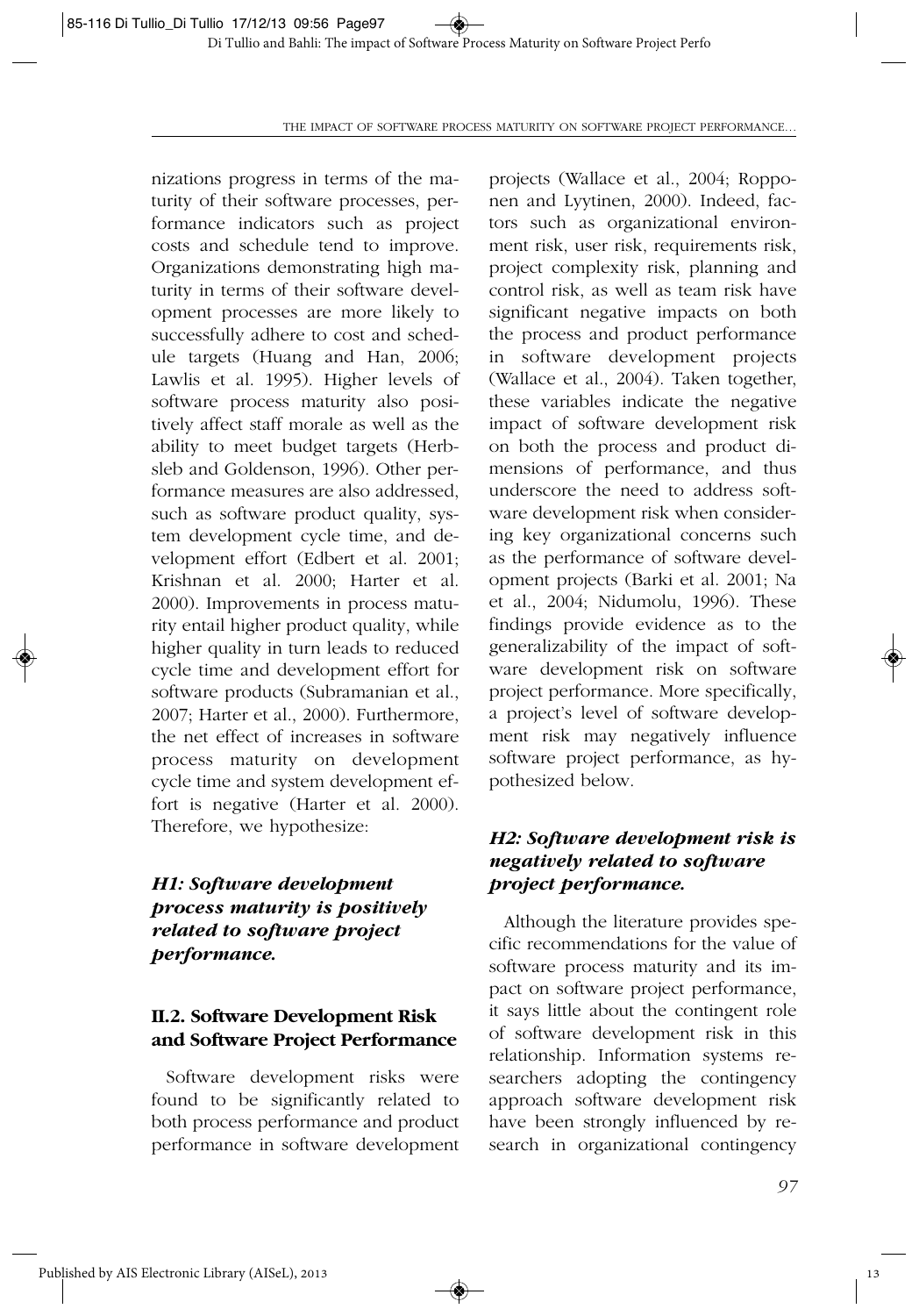theory (Barki et al. 2001). In this study, we adopted Venkatraman (1989, p.425) conceptualization of moderation or interaction between two variables. "According to the moderation perspective, the impact that a predictor variable has on a criterion variable is dependent on the level of a third variable, termed here as a moderator. The fit between the predictor and the moderator is the primary determinant of the criterion variable" (Venkatraman, 1989, p.424). The predictive ability of software development maturity will vary across different degree of software development risk. According to this view, software development projects managed with approaches that fit the demands imposed by the degree of risk of the project's environment will be more successful than projects that do not. Extending this reasoning to software development process improvement, the level of software development maturity and its impact of software development project performance would be contingent on the degree of software development risk. Therefore, we hypothesize:

## *H3: Software development risk moderates the relationship between software development process maturity level and software project performance.*

#### **III. RESEARCH METHODOLOGY**

## **II.2. Research Variables and Measures**

The variables used in this study were adopted from prior research (Barki et al. 2001) and fall into three constructs: software development processes maturity, software project performance, and software development risk. Each construct is described in turn below.

Software development process maturity was measured on the CMM maturity scale and reflects an organization's software process capability while allowing for a better understanding of the steps required to lay the foundations for continuous software process improvement (Paulk et al., 1995). The CMM framework is comprised of 18 key process areas, including software project planning, organization process focus, software quality management, and defect prevention (Paulk et al., 1995). A software process is assigned to the highest maturity level if it meets the goals in the 18 key process areas of CMM. The CMM for Software (SW-CMM) process maturity level of each of the organizations polled in this study was previously determined by the SW-CMM lead appraisers of the Carnegie Mellon Software Engineering Institute. Organizations are certified at a given maturity level when they participate in the official SW-CMM-Based Appraisal for Internal Process Improvement (CBA-IPI) conducted by SEI-authorized lead appraisers. Only individuals from officially appraised organizations were invited to participate in the study. Respondents were asked to specify, on a scale of 1 to 5, their organization's maturity level as it was last determined by a SEI-authorized lead appraiser.

The instrument used to measure software development risk was developed and validated by Barki et al. (1993; 2001). The software development risk construct is comprised of software de-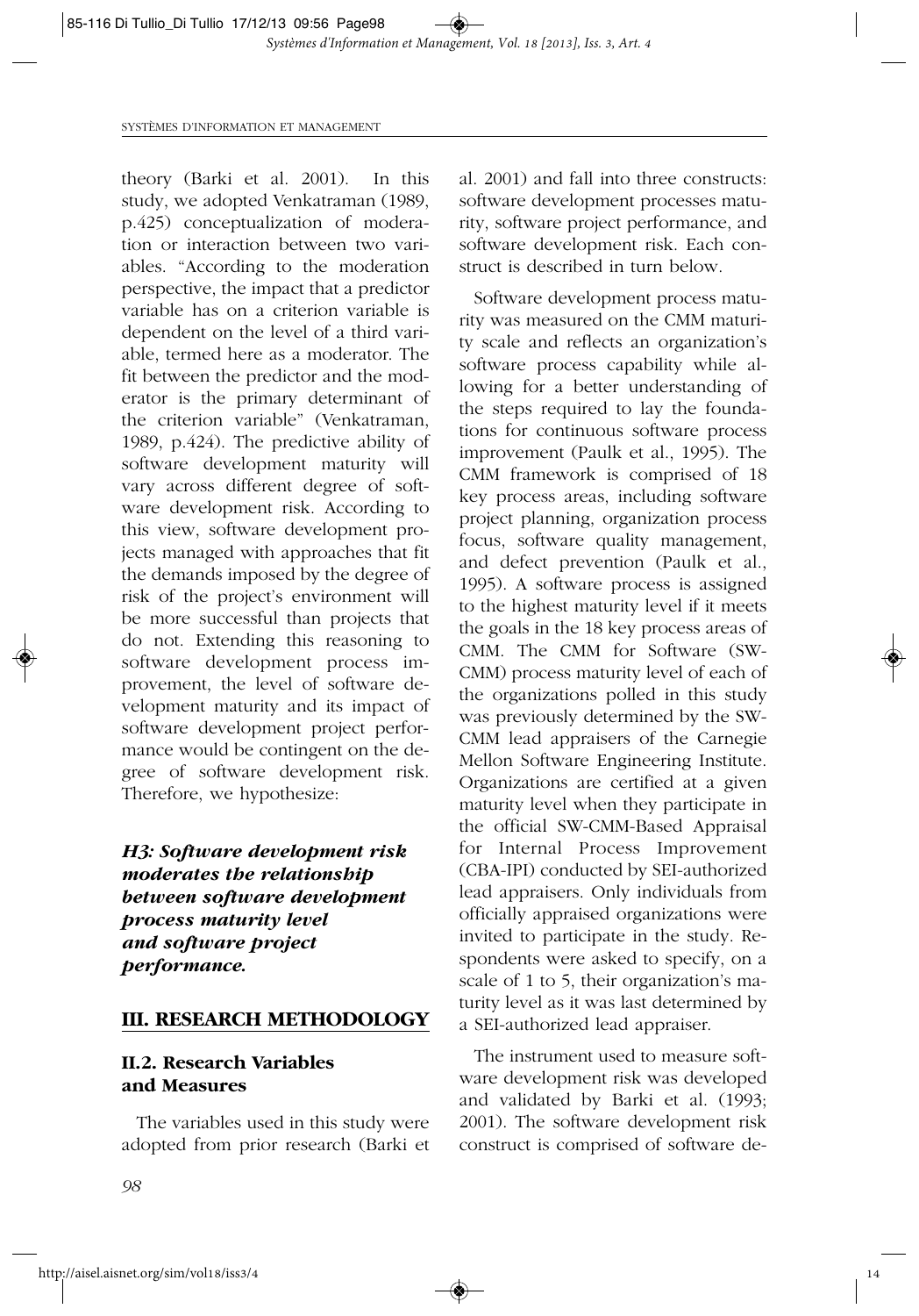velopment risk factors grouped along five dimensions: technological newness, project size, expertise (reversed), organizational support, and project complexity. The construct consists of a total of 46 items organized into five dimensions of risk factors; all measured using a 7-point Likert-type scale ranging from "strongly disagree" to "strongly agree".

The software project performance construct used in this study was adopted from Barki et al. 2001; Nidumolu, 1995, 1996), who presented the dichotomist view of performance. The importance of adopting a two-dimensional view of software project performance stems from the fact that there is a potential conflict between the efficiency of the processes involved and the quality of the end product. Software development projects may very well deliver systems of high quality while significantly exceeding budget and schedule constraints. Then again, well-managed projects that consistently remain within the projected schedule and budget targets may very well deliver products of poor quality (Nidumolu, 1995). Nidumolu's (1995, 1996) conceptualization of performance not only clearly addresses the importance of adopting both the process and product perspectives of performance but is also highly significant to the present study, as it directly refers to the process performance of software development projects, a key measurement concern when assessing the impact of software process improvements. More specifically, this construct is comprised of 24 items that together assess software project performance along two dimensions: process performance, which concerns the quality of the software development process, and product performance, which considers the performance of the system, product, or output delivered to the end-user. Twelve variables assess process performance along three dimensions: learning, control, and quality of interactions. The twelve other variables evaluate product performance and also fall into three categories: operational efficiency, responsiveness, and flexibility. All 24 items were rated on a 7-point Likerttype scale ranging from 1 (very poor) to 7 (very good).

#### **II.2. Data Collection**

A survey research methodology was adopted. A database of approximately 500 organizations with official SW-CMM-appraisals was used, and respondents were asked to answer an online questionnaire containing the items used to assess the study's constructs. Dillman's (2000) recommendations for developing and administering Web surveys were followed. The respondents were IS managers who could answer questions on their organization's recent software development projects. The data collection produced 107 usable questionnaires, for a response rate of 21.4%. Half of the organizations (53%) in the sample represent the software development and IT services sectors, while 40% are relatively large organizations with over 1,000 employees. Moreover, almost half of the organizations in the sample (46%) had software development teams of fewer than 20 members for their last completed software project, while 20% had over 60 team members. Table 2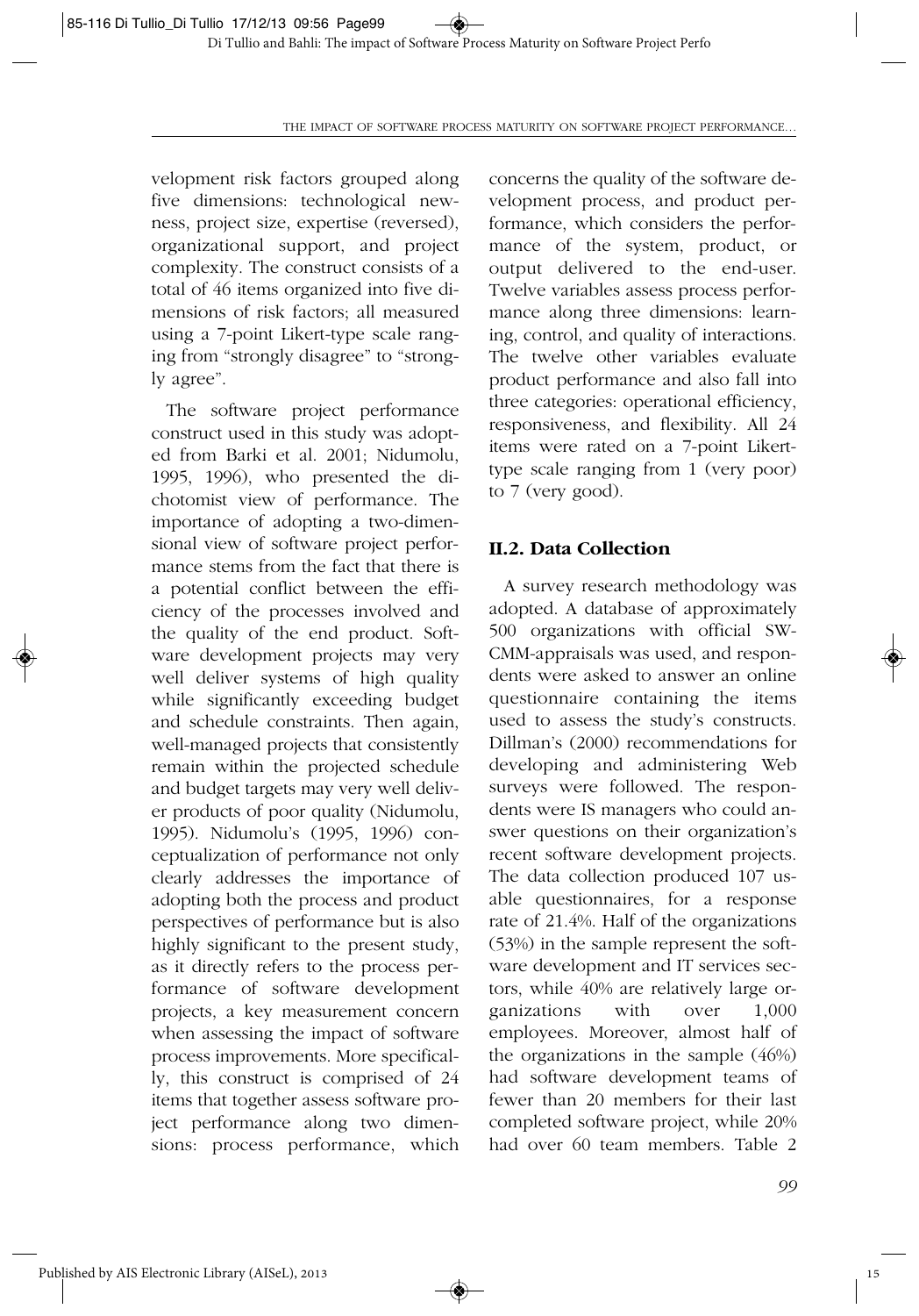| Position                                        | 98                      |
|-------------------------------------------------|-------------------------|
| <b>IS Executive</b>                             | $\circ$                 |
| Not Reported                                    |                         |
| Average number of team members on last software |                         |
| development project                             | 49                      |
| 3-20 members                                    | 31                      |
| 21-40 members                                   | 21                      |
| 41-60 members                                   | 6                       |
| Not reported                                    |                         |
| <b>Primary sector</b>                           |                         |
| Software Development & Services                 | 45                      |
| IT Services & Solutions                         | 32                      |
| Healthcare                                      | 12                      |
| Finance                                         | 14                      |
| Government                                      | 4                       |
| Organization size (number of employees)         |                         |
| Under 500 employees                             | 39                      |
| $501-1,000$ employees                           | 16                      |
| 1,001-5,000                                     | 26                      |
| 5,001-50,000 employees                          | 12                      |
| Over 50,000 employees                           | 5                       |
| Not reported                                    | $\mathcal{Q}$           |
|                                                 | Number of organizations |
| <b>CMM Level</b>                                | 14                      |
| 1 Initial                                       | 21                      |
| 2 Repeatable                                    | 43                      |
| 3 Defined                                       | 17                      |
| 4 Managed                                       | 12                      |
| 5 Optimized                                     |                         |

#### **Table 2: Sample Descriptive Statistics**

provides descriptive statistics for the sample.

Guidelines suggested by Hair et al. (1998) were followed in order to screen the completed questionnaires for missing data and outliers. A few missing values were noted, and replacement data were generated using a mean substitution. The data set was also screened for univariate and multivariate outliers. Since most of the variables were measured on a 7-point scale, all of the data were kept for analysis, as no extreme values were found. Software process maturity level was assessed on a 5-point scale (1: initial; 5: optimized). A t-test was used to check whether the team size, sector and organization size affect our model's results. No significant effects were observed.

## **IV. DATA ANALYSIS AND RESULTS**

## **IV.1. Assessment of the Measurement Model**

Prior to assessing the models, data were parceled using the technique proposed by Bagozzi and Edwards (1998). This consists of aggregating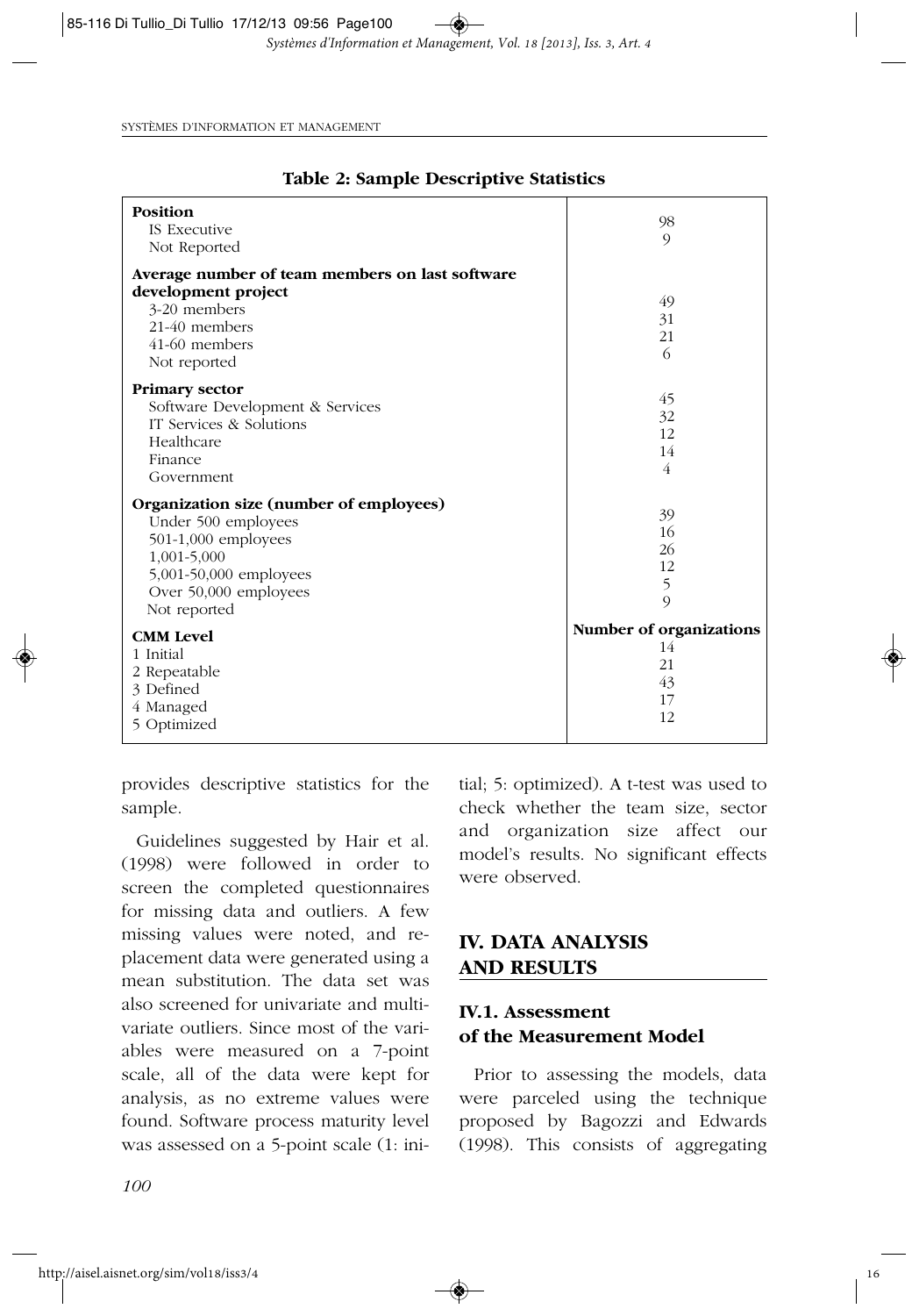measurable items to create item parcels, which are used as indicators. Parceling involves averaging or summing items, and it is widely used in the IS literature (Barki et al. 2001; Spears and Barki, 2010). Its main advantage is that it provides stable and reliable estimates. Aggregation can be based on statistical or rational grounds. In the case of the unidimensional constructs, items were averaged (after assessing the measurement model) to create homogeneous composites that were then used as indicators of the model constructs when testing the structural model. The same procedure was followed for the second-order constructs for each dimension (Bagozzi and Edwards 1998). In addition, a factor analysis indicated a structure that was close to the one proposed. We used Principal Component Analysis (PCA) as the extraction method and Varimax with Kaiser Normalization as the rotation method. The rotation converged in 18 iterations. Only loadings > 0.45 were retained.

In assessing the measurement model using PLS, individual item loadings, Cronbach's alpha coefficients, and the average extracted variances by construct were examined as a test of the model's reliability. The loading parameters estimated by PLS consist of the links between the measures and the constructs. Individual item loadings help determine item reliability, which indicates whether given items measure a specific construct only. Item reliability was assessed by examining these loadings on their respective constructs. A rule of thumb employed by many researchers is to accept items with a loading score of 0.707 or higher (Rivard and Huff, 1988). However, a score of at least 0.5 is acceptable if other items measuring the same construct have a high reliability score (Chin, 1998). Two software project risk variables met these criteria, as project size has a value of 0.81 while expertise equals 0.92. These values are shown in bold in Table 3. Three other risk variables – technological newness, organizational support, and project complexity – were dropped, since their loadings on the risk construct were too low (below 0.50). In the case of the software project performance construct, both variables have high loading values (above 0.9, as shown in bold in Table 3).

Evidence of the reliability of the constructs used in the study was also obtained by calculating Cronbach's alpha coefficients in order to determine whether the items comprising each construct are internally consistent. A score of 0.7 or higher indicates adequate construct reliability (Nunnally, 1978). As shown in Table 3, based on this criterion, the software development risk construct  $( = 0.83)$  and the software project performance construct ( = 0.95) both demonstrate sufficient reliability.

Furthermore, average variance extracted (AVE) indicates whether significant variance is shared between each variable and their respective construct. A score of 0.5 represents an acceptable level of variance extracted (Fornell and Larcker, 1981). Based on this criterion, the variance extracted for both constructs is more than enough. Indeed, software development risk has an AVE of 0.84, and software project performance has an AVE of 0.97, as shown in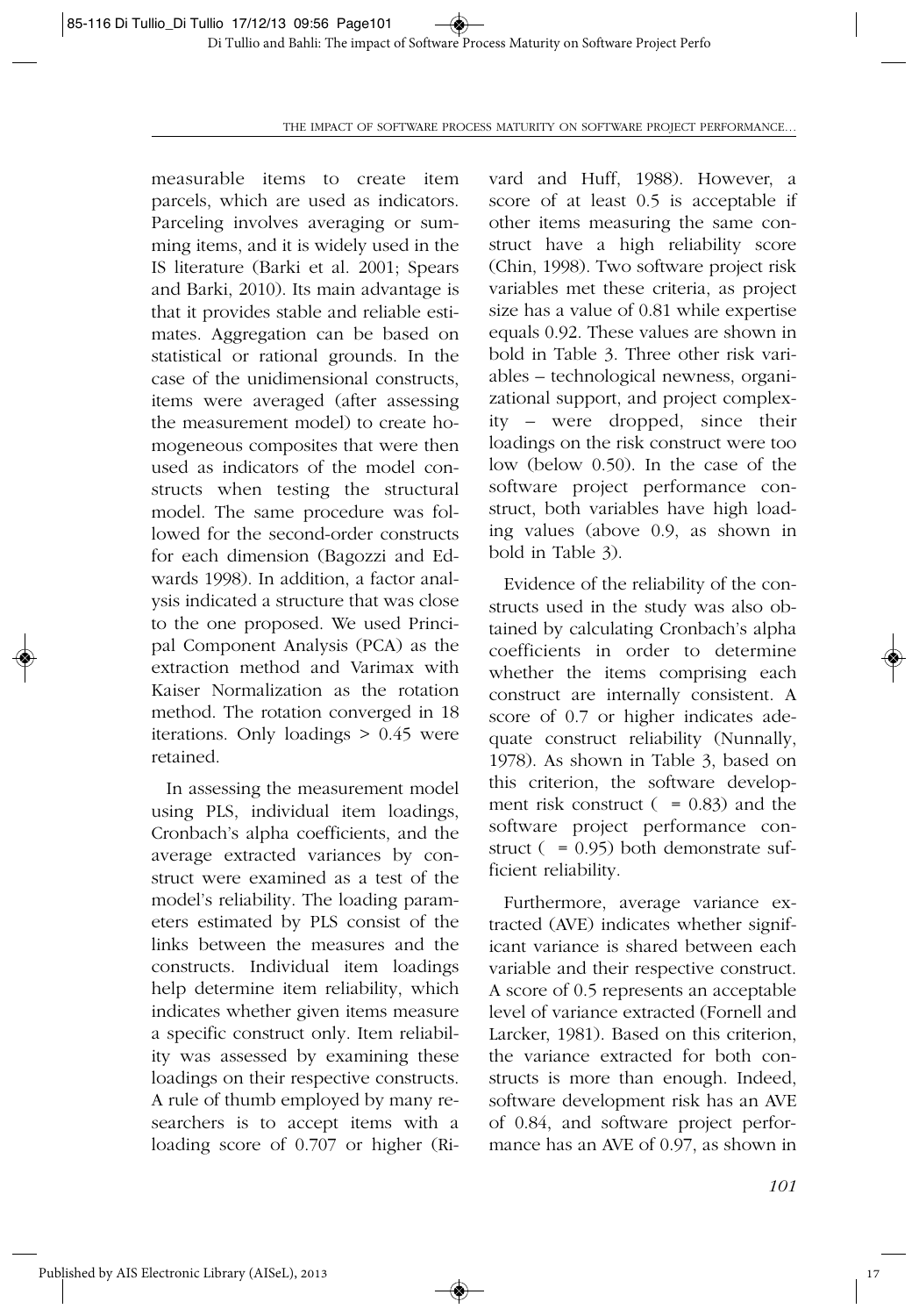Table 3. Therefore, significant variance was shared between each item and its respective construct, indicating adequate variance extracted and construct reliability.

In order to evaluate convergent and discriminant validity, a comparison was made between the average variance extracted of each variable and the variance shared between the constructs (the squared correlations between the constructs), as suggested by Fornell and Larcker (1981). A PLS run was performed to obtain the covariance matrices of all measures used to assess the loadings of the variables on their construct. High convergent validity coupled with low discriminant validity is present when the loading of variables within a construct is high on that construct and low on others. As shown in Table 3, this is the case with specific variables for all three constructs. Indeed, both the process performance and product performance variables load on their respective performance construct with reliability

scores well above 0.5 and exhibit very low loadings on other constructs. However, not all risk variables cleanly loaded onto the software development risk construct, and were therefore dropped. In other words, they either did not show high loadings on their respective constructs (thus displaying low convergent validity) or did not exhibit lower loadings on the other constructs (thus displaying low discriminant validity). Indeed, technological newness, organizational environment, and project complexity were dropped, as their loadings on the risk construct were too low. All other variables whose loading values are shown in bold in Table 3 were kept, since they exhibit clear convergent and discriminant validity.

Moreover, Table 4 shows the square root of the average variance extracted for all three constructs. The values on the diagonal represent the square roots of the average variance extracted (AVE). The off-diagonal values display correlations among constructs. For ad-

| <b>Constructs</b>                             | <b>Number</b><br>of items | Mean | <b>SD</b> | <b>CMM</b><br>Level | <b>Soft Dev</b><br><b>Risk</b><br>$(\alpha=0.83)$<br>ICR= $0.82$ , ICR= $0.94$ .<br>$AVE=0.84$ ) $AVE=0.97$ | Soft<br><b>Project</b><br>Perfor-<br>mance<br>$(\alpha=0.95)$ |
|-----------------------------------------------|---------------------------|------|-----------|---------------------|-------------------------------------------------------------------------------------------------------------|---------------------------------------------------------------|
| Software Development<br>Process Maturity (SM) |                           | 3.6  | 2.8       |                     |                                                                                                             |                                                               |
| Technology Newness (TN°                       | 3                         | 4.3  | 3.1       |                     |                                                                                                             |                                                               |
| Project Size (PS)                             | 5                         | 3.9  | 1.8       |                     | 0.26                                                                                                        |                                                               |
| Expertise $(E)$                               | 32                        | 5.6  | 2.4       | $\mathbf{1}$        | 0.81                                                                                                        |                                                               |
| Org Support (OS)                              | 9                         | 2.9  | 2.1       |                     | 0.92                                                                                                        |                                                               |
| Project Complexity (PC)                       | $\overline{c}$            | 5.7  | 3.2       |                     | 0.11                                                                                                        |                                                               |
| Process Performance (PP1)                     | 12                        | 6.2  | 2.4       |                     | 0.41                                                                                                        | 0.95                                                          |
| Product performance(PP2)                      | 12                        | 5.9  | 2.1       |                     |                                                                                                             | 0.93                                                          |

**Table 3: Reliability, Convergent and Discriminant Validity Assessment**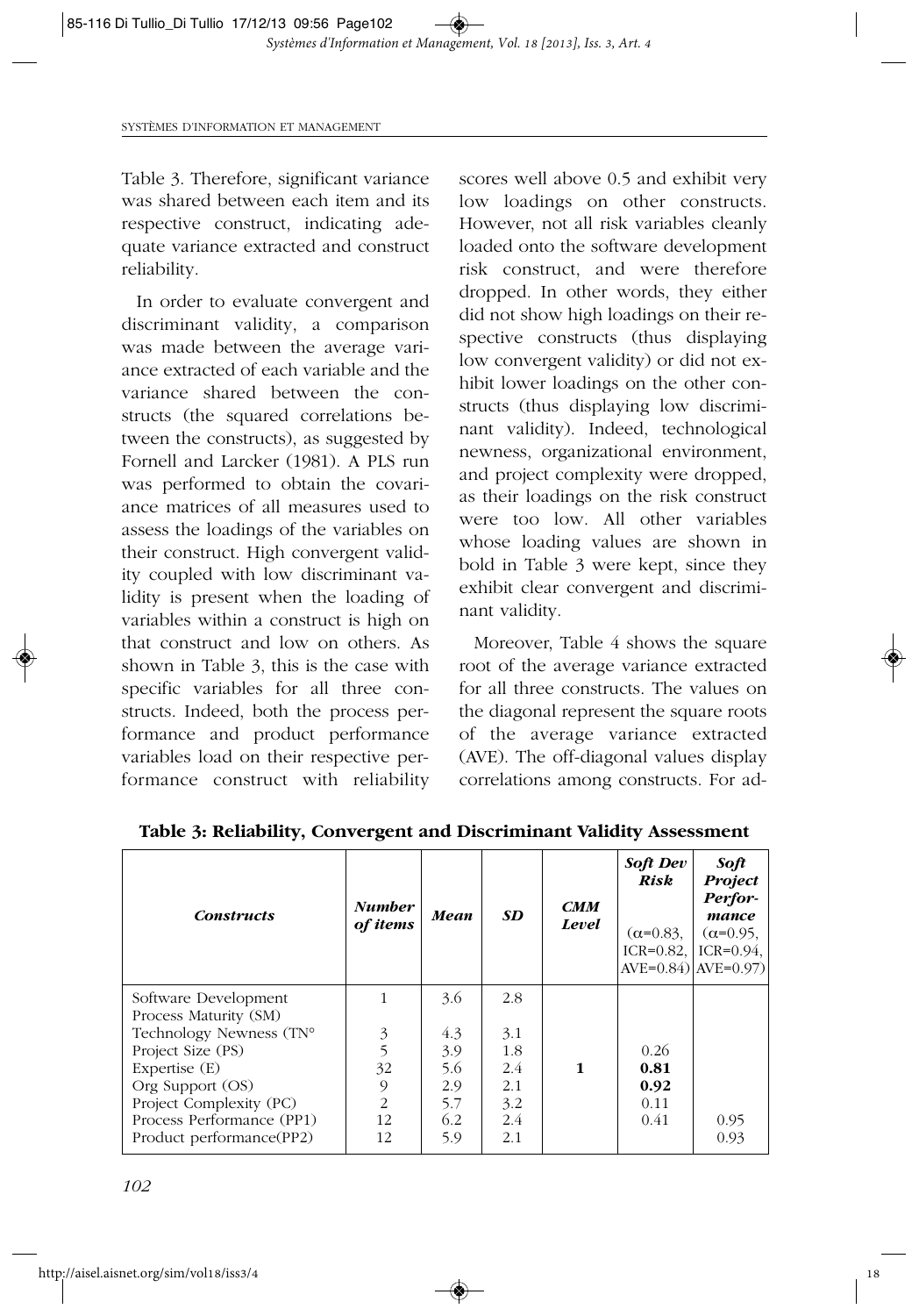**Table 4: Variance Shared Between Constructs** *Construct CMM Level Software Development Risk Project Size Expertise Software Project Performance* CMM Level Risk *Project size Expertise* Software Project Performance 1 0.02 0.22 0.27 0.04 **0.84** 0.31 0.19 0.25 **0.79** 0.11 0.42 **0.82** 0.39 **0.97**

◈

THE IMPACT OF SOFTWARE PROCESS MATURITY ON SOFTWARE PROJECT PERFORMANCE…

equate discriminant validity, the values in bold should be greater than those in the corresponding row and column. As can be seen, each construct is clearly distinguishable from the other constructs, as the variance shared by any two of them is less than the variance shared by a construct and its measures. Therefore, the discriminant validity and the convergent validity are satisfactory.

## **IV.2. Assessment of the Structural Model**

The primary objective of this study is to provide empirical evidence on the relationships between software development process maturity and software project performance while assessing the contingent role of software development risk in this relationship. The structural model and hypotheses were, therefore, assessed by taking into consideration the path coefficients along with their level of significance. Each hypothesis was tested using PLS Graph (Chin 1998), which provided both of these values. First, we performed PLS run without the interaction effect of software development risk and software development process maturity. Hypothesis 1 tested the relationship between software process maturity and software project performance. A positive relationship was predicted. In other words, increased levels of software process maturity should lead to higher levels of software project performance. The results indicate that software process maturity is indeed significantly and positively related to software project performance (path = 0.19;  $p \le 0.01$ ). Hypothesis 1 is therefore supported. Moreover, hypothesis 2 tested the relationship between software development risk and software project performance, which predicted that higher levels of risk would entail lower levels of performance. The second hypothesis was also supported, as a negative and significant relationship was found (path =  $-0.51$ , p < 0.001). Finally, the percentage of variance explained (R2) of software project performance was 31%. A detailed diagram of the structural model results is provided below (see Figure 2). Furthermore, a PLS run with the two main risk dimensions and their effects on software project performance shows a significant effects of project size (path =  $-0.27$ ,  $p < 0.001$ ) and expertise (path =  $-0.32$ ,  $p \leq 0.001$ ). These results show that project size and expertise play a significant role as risk dimensions that affect negatively software project performance.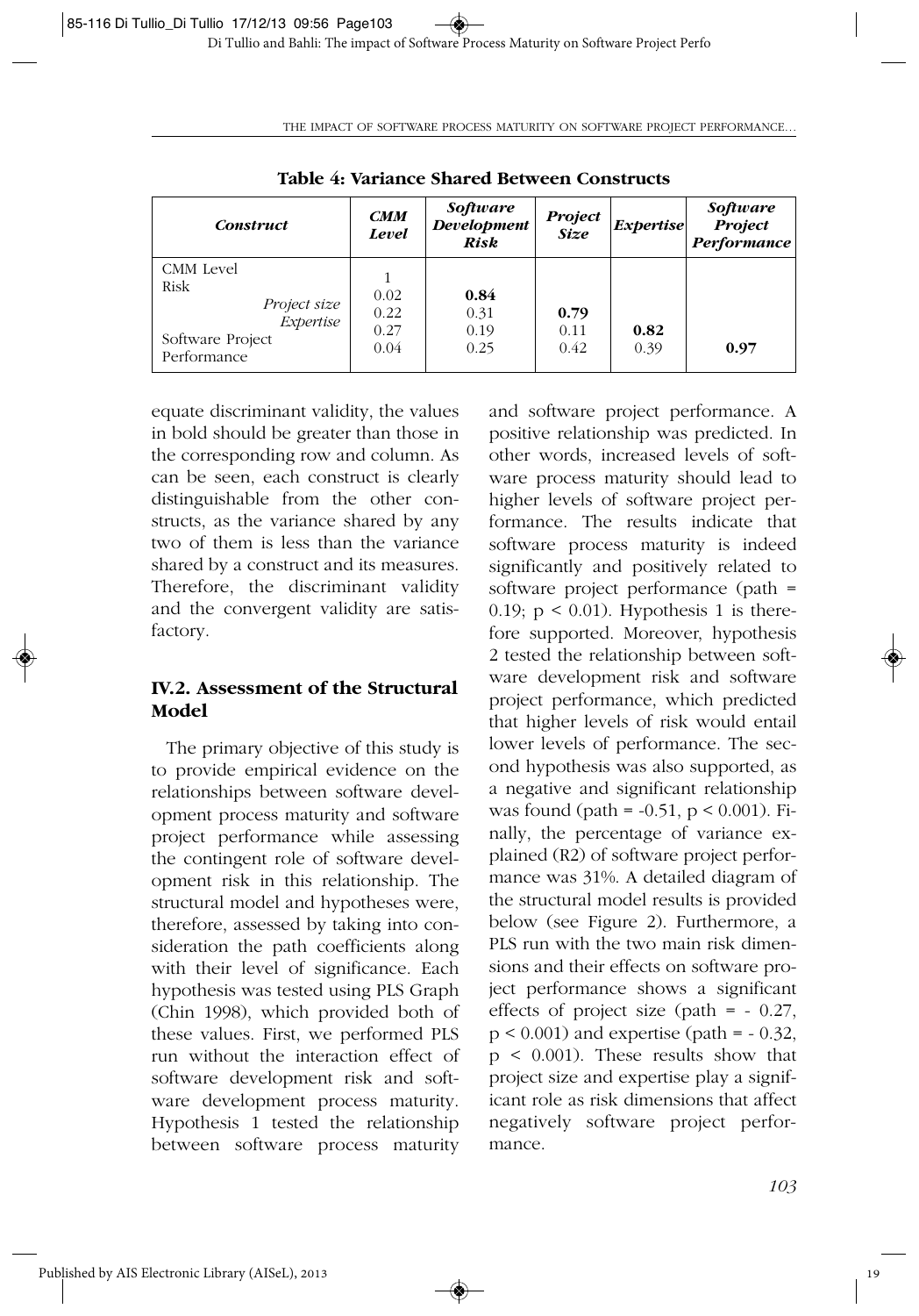

**Fig. 2. Results of the Main Effects Model**

In a subsequent PLS run, we integrate the interaction effect of software development risk and software development process maturity. Our analysis provides support for each hypothesis. The findings indicate that software development process maturity levels are positively and significantly related to software project performance (path = 0.48;  $p < 0.01$ ), and that software development risk is negatively and significantly related to the performance of software development projects (path =  $-0.21$ ;  $p < 0.01$ ). The results (see Figure 3) give a standardized beta of an interaction effect (path =  $-0.41$ ; p < 0.01), for a total R-squared of 0.34. These results imply that one standard deviation increase in software development risk will not only impact software project performance by -0.21, it will also decrease the impact of software process maturity to software project performance, from 0.48 to 0.07. The main effect, therefore, has an effect size of F of 0.04, which is between a small and medium effect (Cohen and Cohen, 1983). The beta estimates suggest the conditions under which risk becomes a dominant factor overshadowing maturity, in the case of a high risk project. In the following section, we will discuss these interesting results. Furthermore, a PLS run with the two main risk dimensions and their interaction effects on the relationship between software development risk and software development process maturity shows a significant effects of project size (maturity x project size, path =  $0.29$ , p < 0.001) and expertise (maturity x expertise, path =  $0.31$ , p <  $0.001$ ). Notice that the expertise dimension was measured with reversed items (see Appendix).

#### **V. DISCUSSION**

The objective of this study was to examine the contingent role of software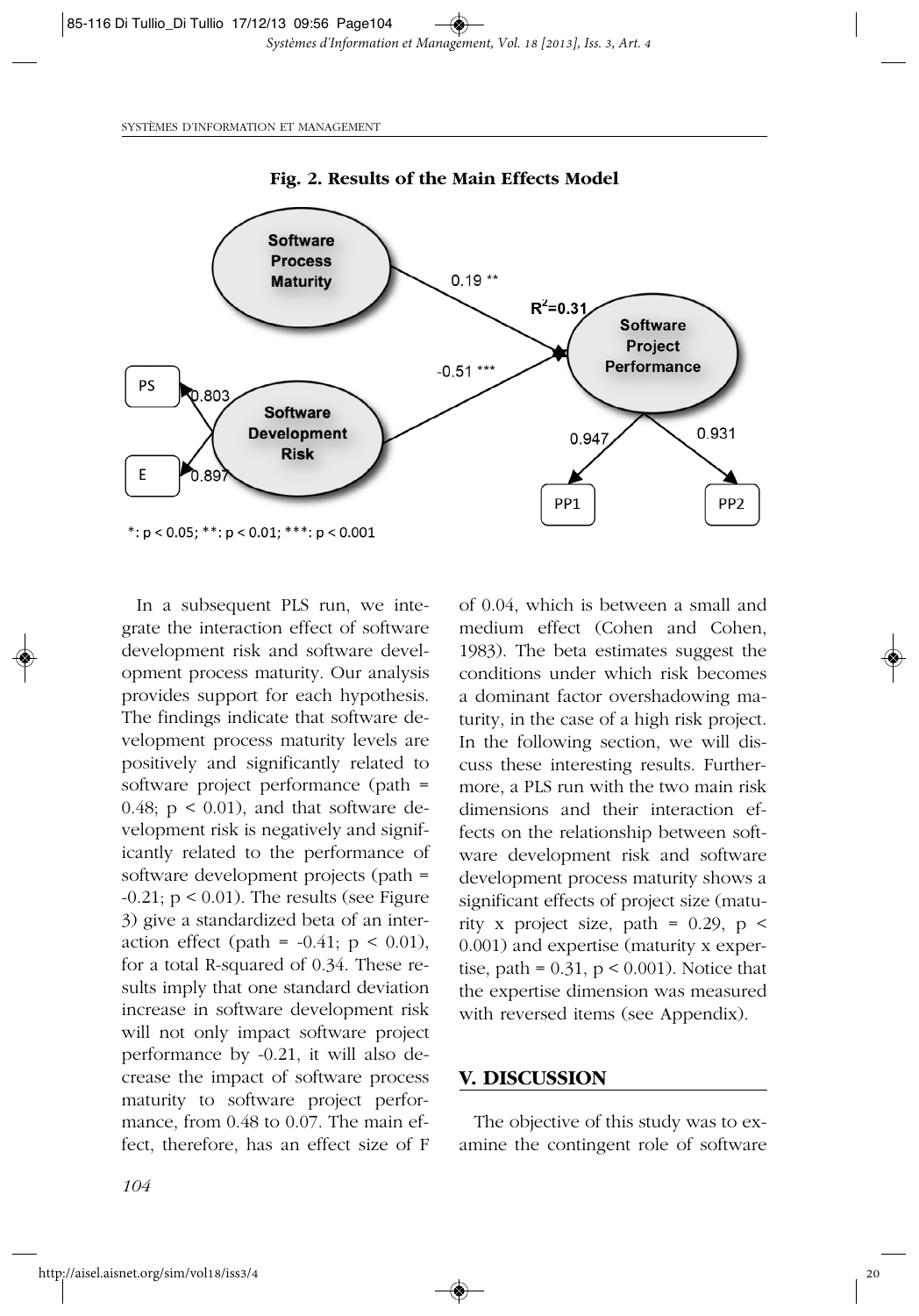

**Fig. 3. Results of the Interaction Model**

development risk on the relationship between software development process maturity levels and software project performance. Metrics grounded in prior research were used in order to conduct a large-scale survey that would test the above relationships. Data was collected from organizations that were officially CMM-appraised by leading SEI-authorized appraisers. Partial least squares (PLS) were used to test the research model and hypotheses. The PLS analysis consisted of a two-pronged approach. First, the measurement model was validated and refined through reliability and validity tests. Second, the structural model was assessed by examining the model's path coefficients along with their statistical significance.

This study addresses an important issue for organizations managing software development projects: Does the level of maturity of an organization's

◈

software development process affect its performance in software projects, and how does software development risk influence this relationship? The findings of this study indicate that software project performance increases with higher levels of CMM software process maturity. In other words, organizations that are higher on the maturity ladder exhibit higher levels of performance in their software projects. This corroborates prior research concerning the benefits of CMM software process improvement initiatives (Unterkalmsteiner et al. 2012). It thus seems apparent that, as a staged evolutionary model providing an incremental roadmap towards process control and continuous process improvement, CMM can now be clearly tied to performance metrics. Organizations that adopt key CMM practices can expect process improvements that will translate into performance increas-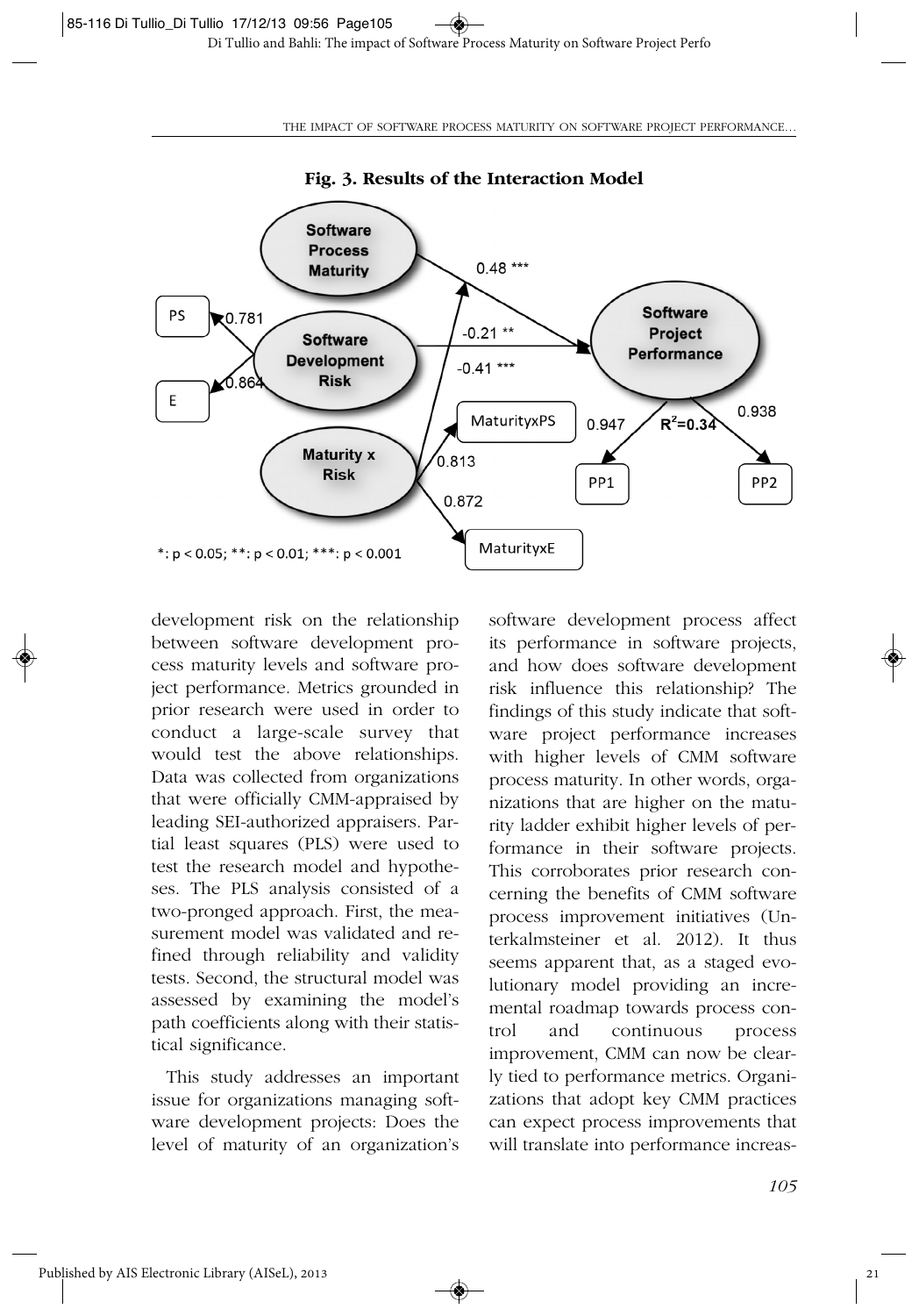es in the form of both process and product performance. Moreover, this study shows that a high level of software project risk is negatively associated with software development project performance. Results highlight unique risk dimensions (project size and expertise) that have a significant impact on software project risk. Software development project managers should therefore keep in mind such factors as large software projects, software developers' management abilities, as well as user involvement in development projects. These factors must be closely monitored as evidenced by the negative influence of risk factors on a software development project's bottom line: its performance. Managers must therefore be mindful of the many risks involved in software development projects, while being proactive and effectively identifying and mitigating threats that may hinder a project's performance.

A central insight of our study is that software development risk moderates the relationship between software development process maturity and software project performance. Regardless of the maturity level attained by an organization, if software development risk is high, then software project performance suffers. The findings imply that one standard deviation increase in software development risk will not only impact software project performance by -0.21, it will also decrease the impact of software development process maturity to software project performance, from 0.48 to 0.07. So it is important to pay attention to the interaction between software development process maturity and software development risk when assessing software project performance. Contrary to equity investments, where it is assumed that high-risk equity will generate a high return, software development projects are "products" that clearly reflect the challenges encountered in achieving consistent performance when project-related risks are high. Both the professional literature and the research literature are full of examples of companies that are certified at CMM level 5 yet are still plagued with software project failures. Risk is an inherent component of software development projects, and the drivers of software development risk need to be taken into account. The following section discusses these findings with regard to their implications for research and practice.

## **VI. IMPLICATIONS FOR PRACTICE AND RESEARCH**

This study makes significant contributions to research on software development process improvement. Despite prevalence of CMM-based research, the contingent role of software development risk in the relationship between software development process maturity and software project performance remains relatively unexplored. To fill this gap, the present paper proposed, to the best of our knowledge, this is the first study to integrate CMM maturity levels from officially appraised organizations along with software project performance and software development risk variables – into an integrative framework. This has not only provided a preliminary empirical investigation of the impact of CMM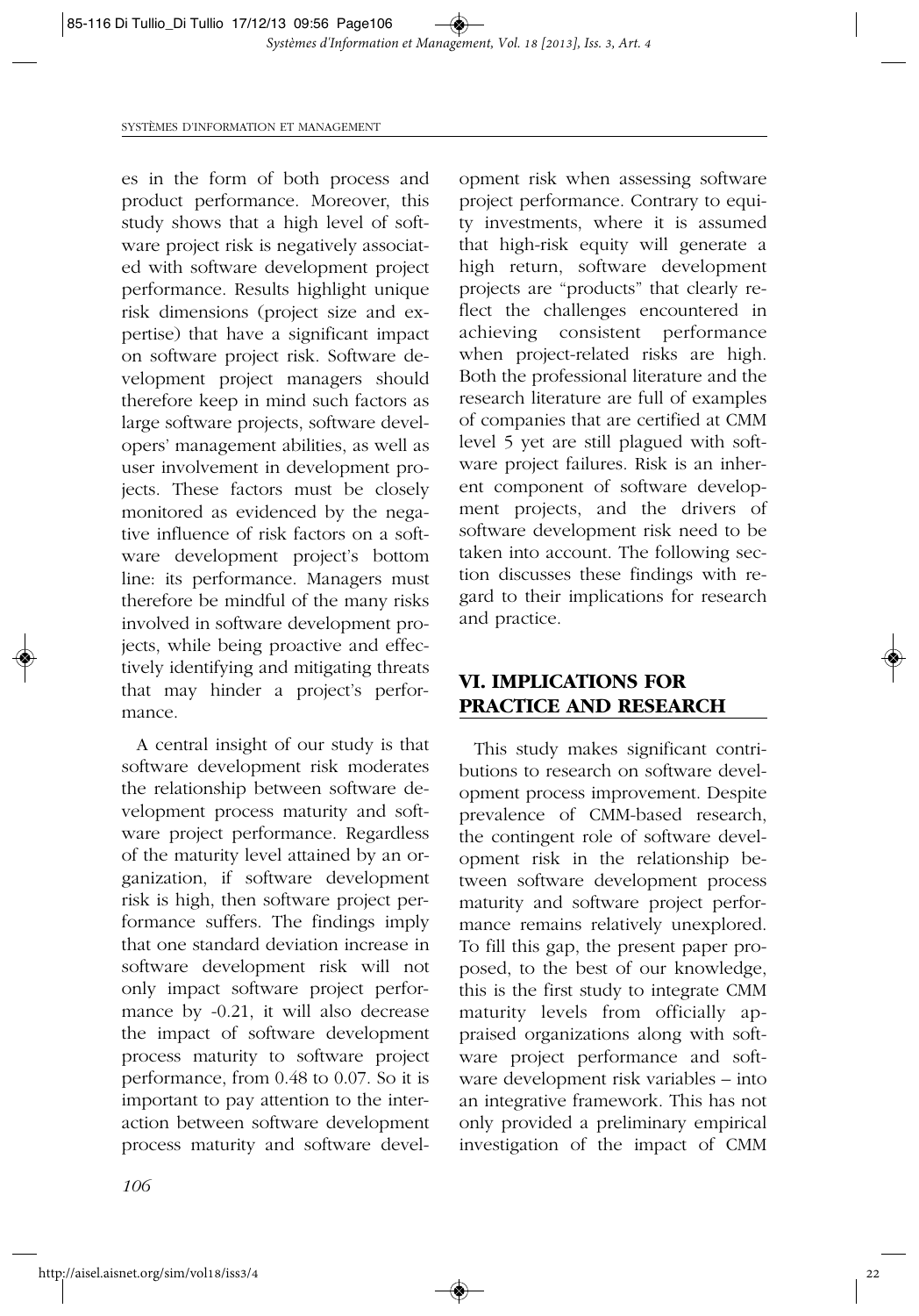maturity levels on software project performance, but also provides researchers with an comprehensive research model that can be used, expanded upon, and explored in more detail in future studies.

These results should also be of great interest to both researchers and practitioners. For researchers, tying CMM process maturity to software project performance taking into consideration software development risk this study emphasizes the contingent role of software development risk in CMM studies. A variation of this construct's level may strengthen or weaken the relationship between software development process maturity and software project performance. For practitioners, this study suggests that there are reliable results demonstrating a return on investment of CMM process improvement initiatives. Software development managers or IS executives who may be reluctant to invest in CMM improvement initiatives without evidence of a payoff now have preliminary findings that will undoubtedly influence their ultimate decisions.

CMM models require a considerable amount of time and effort to implement. An organization requires between 18 and 30 months to rise one full maturity level. Moreover, official appraisals at a given maturity level are obtained by participating in assessments conducted by SEI-authorized lead appraisers. Their services are typically valued at \$50,000 per appraisal, depending on the travel involved and the size of organization, while many organizations also employ consulting services, which can generate considerable extra costs (Ingalsbe et al., 2001).

Hence, in order to foster a better software project performance, the findings of this study suggest that IS project leaders and managers should strongly emphasize devising effective software development risk assessment.

For further researcher, it would be interesting to delve further into each maturity level in order to examine the effectiveness of specific key process areas with regard to performance metrics. This would provide a more detailed look at the inner workings of each maturity level, and would represent a natural extension of the present study. Moreover, as this research has shown, the significant influence of software development risk on the performance of software development projects, it would be interesting to evaluate how specific risk management practices incorporated into the CMM model effectively mitigate these risk factors. For example, CMM level 3 contains an integrated software management process area that stresses the need for managers to develop specific abilities, such as methods and procedures for identifying, managing, and communicating software risks (Paulk et al., 1993). How effective are these methods at actually mitigating software development risks? In light of the growing concern for risk in system development, coupled with the wider adoption of the CMM model for software process improvement, this is one line of inquiry that deserves further investigation. Longitudinal studies also need to be considered. As the type of survey research conducted here consists of one-time snapshots of given organizations, invaluable information could be obtained by following up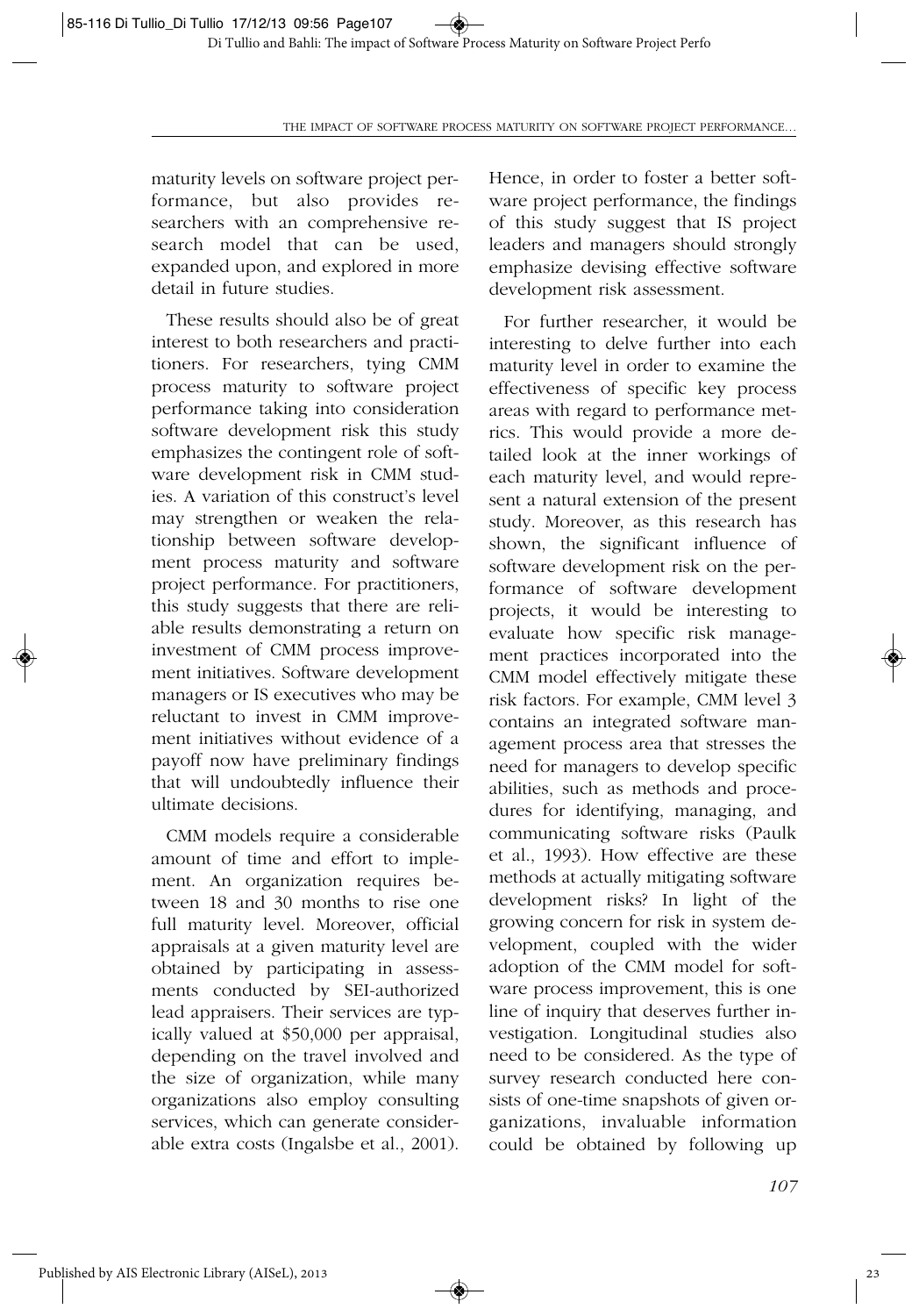with organizations that have progressed from one level to the next. Performance could be assessed as organizations move up the CMM maturity scale, in order to detect and analyze variations in performance.

Furthermore, software development often has too much change during the time that the team is developing the product to be considered a defined process. A set of predefined steps may not lead to a desirable, predictable outcome because software development is a decidedly human activity: requirements change, technology changes, people are added and taken off the team, and so on. In other words, the process variance is high (Larman, 2004). For instance, in the conventional IS project risk management approach, the development the team goes through a lengthy analysis of each risk to determine its severity. Once all risks are identified, they are quantitatively prioritized based on a calculated risk severity. However, in the agile approach, the development team analyzes and prioritizes the current risks, using only their perceptions to determine the severity of each risk at the iteration level. The analysis of each risk and its severity must be completed in far less time and effort than the conventional process allows. If the team misjudges, its short iterations and strong feedback allow it to reprioritize the risks in the next iteration when it has fresher information from which to work (Ahrendts and Marton, 2008). Further research on software development risk needs to take into account the type of approach used to develop such software as risk treatment varies accordingly.

#### **VII. STUDY LIMITATIONS**

Although the results of the present study provide interesting insights for both researchers and practitioners, more research is needed to overcome some of its limitations and further explore and expand upon its findings. Since this is a preliminary study on the contingent role of software development risk in the relationship between software development process maturity and software project performance, this study did not include the internal components of each CMM level. Therefore, it is not possible to determine which specific key process areas or practices have a greater impact on process and product performance and sensitive to software development risk level. Furthermore, this study provides a static picture of given organizations, as the questionnaire specifically asked respondents to provide answers with regard to their firm's most recently completed software development project. Additional insights into variations in performance and an organization's progress along the CMM maturity scale may be obtained through future longitudinal studies. Indeed, obtaining multiple observations of each organization as it advances up the maturity scale would provide further insights into the effects of CMM process improvement.

#### **CONCLUSION**

Despite the advances made CMMbased research, few studies have examined the relationship between software development process maturity and software project performance. The present paper proposed not only a val-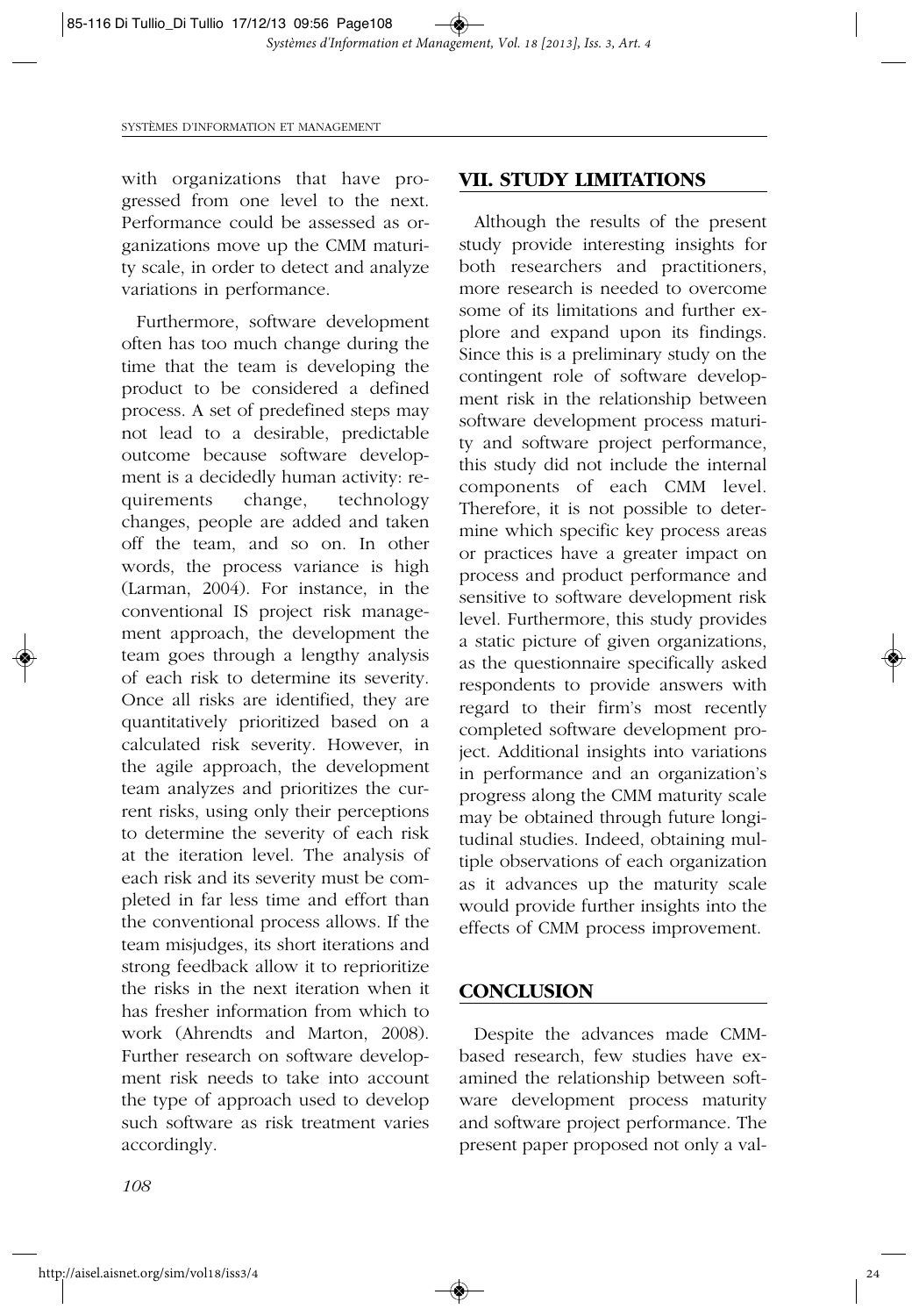idation of this linkage but also the integration of the software development risk construct and its contingent role into this relationship. This study represents the first systematic attempt to use a single, comprehensive research model to assess the effects of software development process maturity and software development risk as a moderator construct on software project performance. While the integration of this conceptualization and the study findings contribute to software development research by providing a much needed integration of CMM three main constructs, much still needs to be done to explore each construct's potential role in varied stages of software development projects and to further explicate the role of each construct's dimensions in an integrated model. It is our hope that our investigation has provided insights to researchers and practitioners, as well as a deeper understanding of the influence of software development process maturity on software project performance and the important moderating role played by software development risk in this relationship.

#### **REFERENCES**

- Ahrendts, F., & Marton, A. (2008). "IT Risikomanagement leben - Wirkungsvolle Umsetzung für Projekte in der Softwareentwicklung". Heidelberg: Springer Verlag.
- Aladwani, A.M. (2002), "An Integrated Performance Model of Information Systems Projects", *Journal of Management Information Systems*, Vol. 19, no 1, p. 185- 210.
- Arrow, K.J. (1965), "*Aspects of the Theory of Risk Bearing*", Yrjö Janssonin Säätiä, Helsinki, Finland.
- Ashrafi, N. (2003), "The impact of software process improvement on quality: in theory and practice" *Information & Management*, Vol. 40, no. 7, p. 677-690.
- Bagozzi, R. P., J. R. Edwards, J.R. (1998), "*A general approach for representing constructs in organizational research*", Organizational Research Methods**,** Vol. no. 1, p. 45-87.
- Bahli, B & Rivard, S. (2005), "Validating Measures of Information Technology Outsourcing Risks Factors," *Omega,* Vol. 33, no. 2, p. 175-87.
- Bahli, B. & Rivard, S. (2003), "The information technology outsourcing risk: a transaction cost and agent theory-based perspective," *Journal of Information Technology*, Vol. 18, no. 3, p. 211-221.
- Barki, H., Rivard, S., and Talbot, J. (1993), "Toward an Assessment of Software Development Risk," *Journal of Management Information Systems*, Vol. 10, no. 2, p. 203-225.
- Barki, H., Rivard, S., and Talbot, J. (2001), "An Integrative Contingency Model of Software Project Risk Management," *Journal of Management Information Systems*, Vol. 17, no. 4, p. 37-69.
- Barnard, Chester I. (1938). The Functions of the Executive. Cambridge, MA: Harvard University Press.
- Bellini, C., Pereira, R and Becker, J. (2008), "Measurement in software engineering: From the roadmap to the crossroads," International Journal of Software Engineering and Knowledge Engineering, vol. 18, no. 1, p. 37–64.
- Boehm, B.W. (1991). "*Software Risk Management*", Los Alamitos, CA: IEEE Computer Society Press.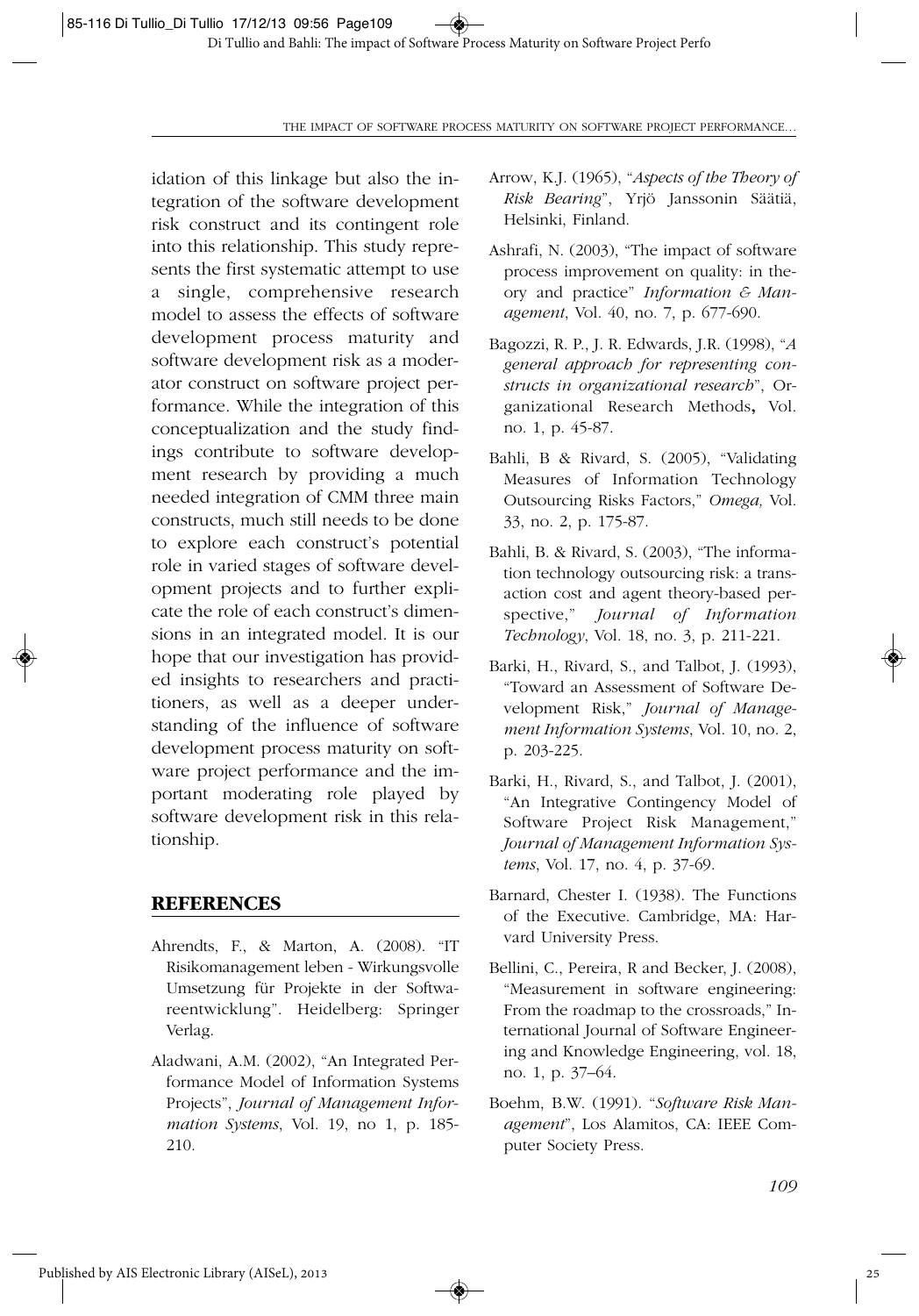- Boehm, B.W. & Ross, R. (1989), "Theory-W Software Project Management: Principles and Examples," *IEEE Transactions on Software Engineering,* Vol. 15, no. 7, p. 902-916.
- Canfora, G., Garcìa, F., Piattini, M., Ruiz, F., & Visaggio, C.A.(2005), "A Family of Experiments to Validate Metrics for Software Process Models," *The Journal of Systems and Software* ,Vol. 77, p. 113- 129.
- Cater-Steel, A. P., Tan, W. -G., & Toleman, M. A. (2006). "Challenge of adopting multiple process improvement frameworks", *European Conference on Information Systems*, Goteborg, Sweden.
- Chen, L. (2010), "Business-IT alignment maturity of companies in China", *Informtion&Management*, Vol. 47, no. 1, p. 9- 16.
- Chin, W.W. (1998), "Structural Equation Modeling in IS Research", ISWorld Net Virtual Meeting Center at Temple University, [On-Line]. Available at http://www.interact.cis.temple.edu/~vmc.
- Clark, B. (2000), "Quantifying the effects on effort of software process maturity". *IEEE Software Journal,* Vol*.* 17, no. 6, p. 65-70.
- Damian. D., & Chisan, J., (2006), "An Empirical Study of the Complex Relationships between Requirements Engineering Processes and Other Processes that Lead to Payoffs in Productivity", *IEEE Transactions on Software Engineering*, Vol. 32, no. 7, p. 433 - 453.
- Dillman, D.A. (2000), "Mail and Internet Surveys: The Tailored Design Method", Second Revision, John Wiley & Sons.
- Dybå, T., Kitchenham, B. A. & Jorgensen, M. (2005), "Evidence-based software engineering for practitioners", *IEEE Software*, Vol. 22, no. 1, p. 58-65.
- El Amrani, R & Saint-Léger, G. (2011), "Le pari des centres de competences dans la stabilization des organisations en phase post-projet ERP", *Systèmes d'Information et Management*, Vol. 16, no. 1, p. 69-112.
- El-Masri, M & Rivard, S. (2010), "Specifying the Software Project Risk Construct", *AMCIS* 2010, Lima, Perou.
- Fornell C & Larcker D. (1981), "Evaluating structural equation models with unobserved variables and measurement error," *Journal of Marketing Research*, Vol. 18, p. 39-50.
- Gibson, C.F. (2004), "IT-enabled Business Change: An Approach to Understanding and Managing Risk," Working paper, MIT Sloan, p. 1-14.
- Guinan, P.J., Cooprider, J.G., & Faraj, S. (1998), "Enabling Software Development Team Performance During Requirements Definition: A Behavioral Versus Technical Approach," *Information Systems Research*, Vol. 9, no. 2, p 101-125.
- Hair, J.F., Anderson, R.L., Tatham, R.L., Black, W.C. (1998), Multivariate Data Analysis, Prentice Hall.
- Harter, D.E., Krishnan, M.S., & Slaughter, S.A. (2000), "Effects of Process Maturity on Quality, Cycle Time, and Effort in Software Product Development," *Management Science*, Vol. 46, no. 4, p. 451- 466.
- Harter, D., & Slaughter. S. (2003), "Quality improvement and infrastructure activity costs in software Development". *Management Science,* Vol*.* 49, no. 6, p. 784- 796.
- Herbsleb, J., Carleton, A., Rozum, J., Siegel, J., & Zubrow, D. (1994), "*Benefits of CMM-Based Software Process Improvement: Initial Results*," Technical Report CMU/SEI-94-TR-13, Software Engineering Institute, p. 1-64.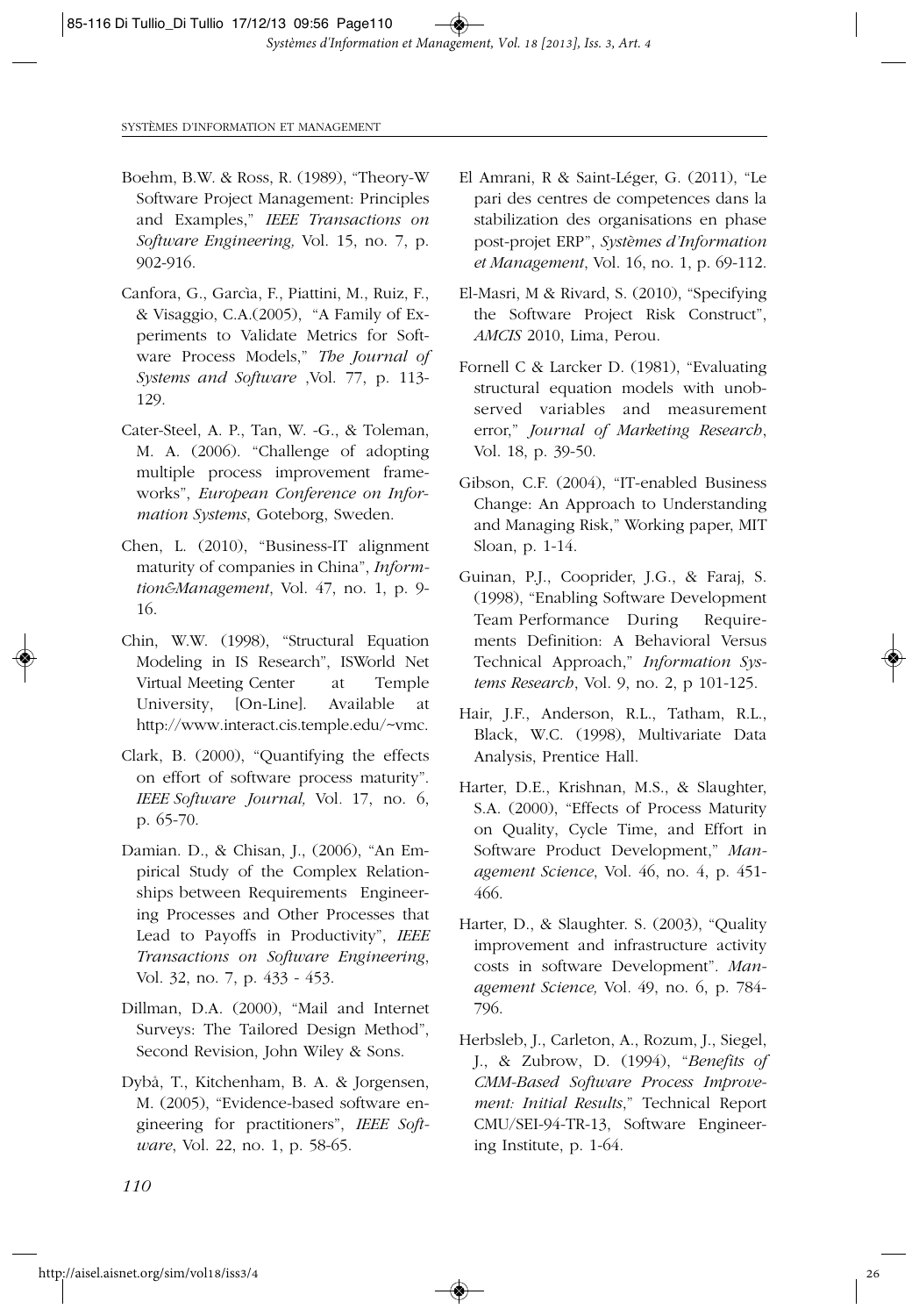- Herbsleb, J., & Goldenson, D.R. (1996), "A Systematic Survey of CMM Experience and Results," *Proceedings of International Conference on Software Engineering*, Berlin, p. 25-30.
- Herbsleb, J., Zubrow, D., Goldenson, D., Hayes, W., & Paulk, M. (1997), "Software Quality and the Capability Maturity Model," *Communications of the ACM*, Vol. 40, no. 6, p. 30-40.
- Huang, S. & Han, W. (2006), "Selection priority of process areas based on CMMI continuous representation", *Information & Management*, Vol. 43, no. 3, p. 297- 307.
- Iacovou, C. & Nakatsu, R. (2008), "A risk profile of offshore outsourced development projects", *Communications of ACM*, Vol. 51, no. 6, p. 89-94.
- Ingalsbe, J., Shoemaker, D., & Jovanovic, V. (2001), "A Metamodel for the Capability Maturity Model for Software," *Seventh Americas Conference on Information Systems*, p. 1305-1313.
- Iversen, J.H., Mathiassen, L., & Nielsen, P.A. (2004), "Managing Risk in Software Process Improvement: An Action Research Approach," *MIS Quarterly,* Vol. 28, no. 3, p. 395-433.
- Iversen, J.H. & Ngwenyama, O. (2006), "Problems in Measuring Effectiveness in Software Process Improvement: A Longitudinal Study of Organizational Change at Danske Data," *International Journal of Information Management*, Vol. 26, p. 30-43.
- Jalote, P. (2000), *CMM in Practice: Processes for Executing Software Projects at InfoSys*, Reading, Mass: Addison-Wesley.
- Jiang, J.J., Klein, G., Hwang, H.G., Huang, J., & Hung, S.Y.(2004), "An Exploration of the Relationship between Software Development Process Maturity and Project Performance," *Information & Management,* Vol. 41, p. 279-288.
- Jung, H & Goldenson, D. (2009), "Evaluating the relationship between process improvement and schedule deviation in software maintenance," *Information and Software Technology*, Vol. 51, p. 351-361.
- Krishnan, M. S., C. H. Kriebel, S. Kekre, T. Mukhopadhyay. (2000), "An empirical analysis of productivity and quality in software products", Management *Science*. Vol. 46, no. 6, p. 745–759.
- Krishnan, M. S. & Kellner, M. (1999). "Measuring Process Consistency: Implications for Reducing Software Defects," *IEEE Transactions on Software Engineering*, Vol. 25, no. 6, p. 800-815.
- Larman, C. (2004). *Agile and Iterative Development: A Manager's Guide*. Boston: Addison Wesley.
- Lawlis, P.K., Flowe, R.M., & Thordahl, J.B. (1995), "A Correlational Study of the CMM and Software Development Performance," *Cross Talk*, p. 21-25.
- Lesca, N & Caron-Fasan, M-L. (2008), "Facteurs d'échec et d'abandon d'un projet de veille stratégique: retour d'expériences", *Systèmes d'Information et Management*, Vol. 13, no. 3. p. 17-42.
- Lyytinen, K., Mathiassen, L., & Ropponen, J. (1998), "Attention Shaping and Software Risk- A Categorical Analysis of Four Classical Risk Management Approaches," *Information Systems Research,* Vol. 9, no. 3, p. 233-255.
- Marciniak, R. (1996), "Management des projets informatiques : complexité et gestion des conflits," Systèmes d'information et management, Vol. 1, no. 1, p. 27-50.
- March, J.G. & Shapira, Z. (1987), "Managerial Perspectives on Risk and Risk Taking," *Management Science*, Vol. 33, no. 11, p.1404-1418.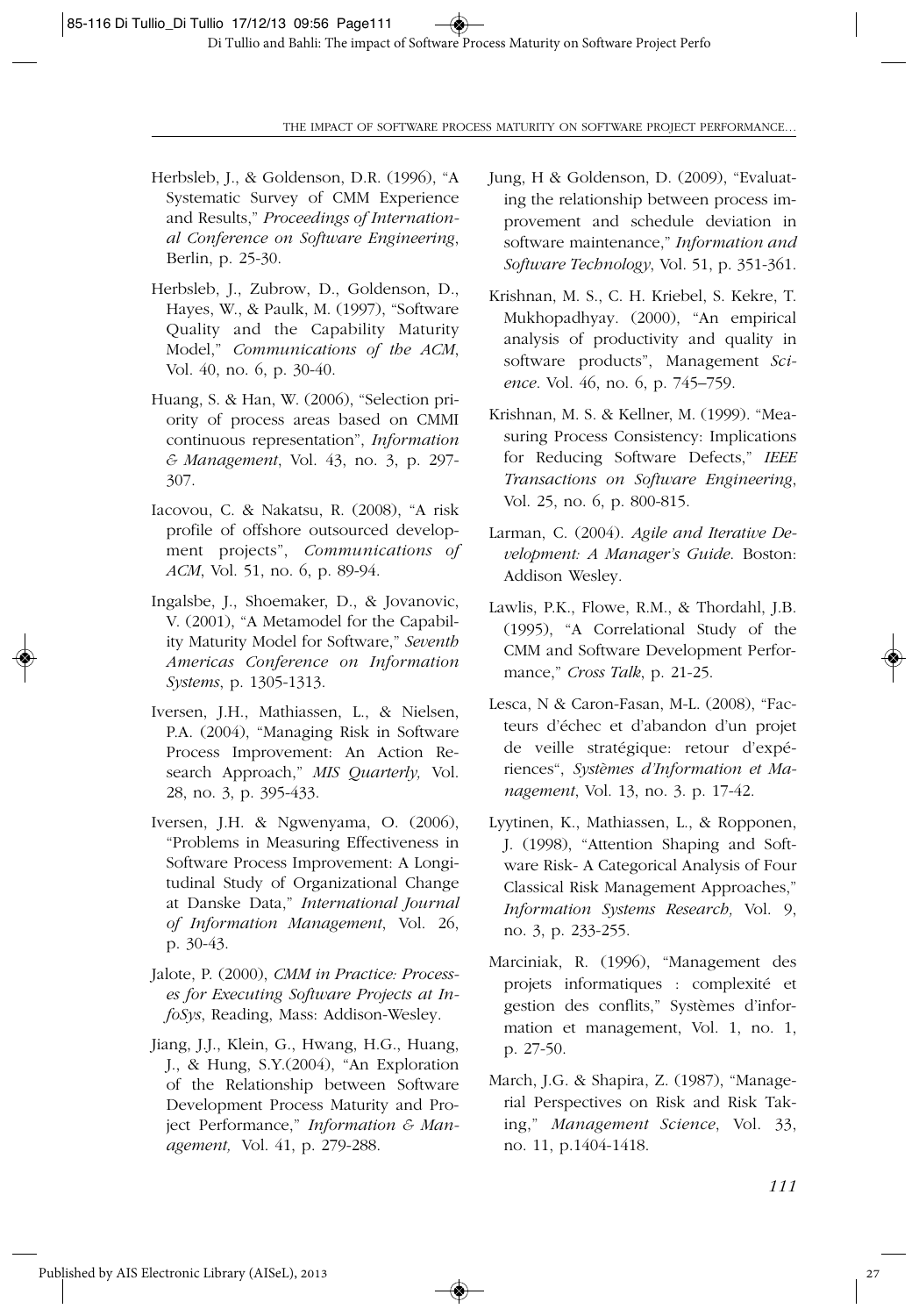- Myers, W. (1994), "Hard data will lead managers to quality," *IEEE Software* (Vol. 11, no. 2, p. 100-101.
- Na, K.S., Li, X., Simpson, J.T., & Kim, K.Y., (2004), "Uncertainty Profile and Software Project Performance: A Cross-National Comparison", *Journal of Systems and Software*, Vol. 70, no. 2, p. 155-163.
- Nidumolu, S., (1996), "A Comparison of the Structural Contingency and Risk-Based Perspectives on Coordination in Software Development Projects", *Journal of Management Information Systems*, Vol. 13, no. 2, p. 77-113
- Nidumolu, S. (1995), "The Effect of Coordination and Uncertainty on Software Project Performance: Residual Performance Risk as an Intervening Variable," *Information Systems Research*, Vol. 6, no. 3, p.191-219.
- Nunnally, J.C., 1978. Psychometric Theory, McGraw-Hill, NY.
- Paulk, M., Curtis, B., Chrissis, M. B. & Weber, C. (1993), "Capability Maturity Model for Software, Version 1.1," CMU/SEI-93-TR-024, Software Engineering Institute, Pittsburgh, PA, p. 1-82.
- Paulk, M., Weber, C., Curtis, B. & Chrissis, M. B. (1995), "The Capability Maturity Model for Software: Guidelines for Improving the Software Process", Addison-Wesley.
- Poeppelbuss, J., Niehaves, B., Simons, A., and Becker, J. (2011), "Maturity Models in Information Systems Research: Literature Search and Analysis", *Communications of the Association for Information Systems*, Vol. 29, no. 27, p. 505-532.
- Post, G.V., & Diltz, D.J. (1986), "A Stochastic Dominance Approach to Risk Analysis of Computer Systems," *MIS Quarterly*, Vol. 10, no. 4, p. 363-375.
- Rai, A. & Al-Hindi, H. (2000), "The Effects of Development Process Modeling and

Task Uncertainty on Development Quality Performance*," Information & Management,* Vol. 37, no. 6, p. 335-346.

- Ravichandran, T., & Rai, A. (2000), "Quality Management in Systems Development: An Organizational System Perspective," *MIS Quarterly*, Vol. 24, no. 3, p. 38 1-416.
- Rivard, S., Huff, S. (1988), "Factors of Success for End-User Computing", *Communications of ACM*, Vol. 31, no. 5, p. 552- 561.
- Rivard, S & Mignerat, M. (2010), "Between Aquiescence and Manipulation: IS Project Managers Responses to Institutionalized Practices", *Systèmes d'Information et Management*, Vol. 15, no. 2, p. 9-44.
- Robey, D., Smith, L.A., & Vijayasarathy, L.R., (1993), "Perceptions of Conflict and Success in Information Systems Development Projects", *Journal of Management Information Systems*, Vol. 10, no. 1, p. 123-139.
- Ropponen, J. & Lyytinen, K. (2000), "Components of software development risk: how to address them", *IEEE Transactions on Software Engineering*, Vol. 26, no. 2, p. 98-112.
- Sauer, C., Gemino, A. & Reich, B. (2007), "The impact of size and volatility on IT project performance", *Communications of the ACM*, Vol. 50, no. 11, p. 79-84.
- Schalken, J. J. P., Brinkkemper, S., & van Vliet, H. (2006). "A method to draw lessons from project postmortem databases". Software. Process Improvement. Practices., p. 35-46.
- Schmidt, R., Lyytinen, K., Keil, M., & Cule, P. (2001), "Identifying Software Project Risks: An International Delphi Study," *Journal of Management Information Systems*, Vol. 17, no. 4, p. 5-36.
- Shih, C. and Huang, S. (2010), "Exploring the relationship between organizational culture and Software Process Improve-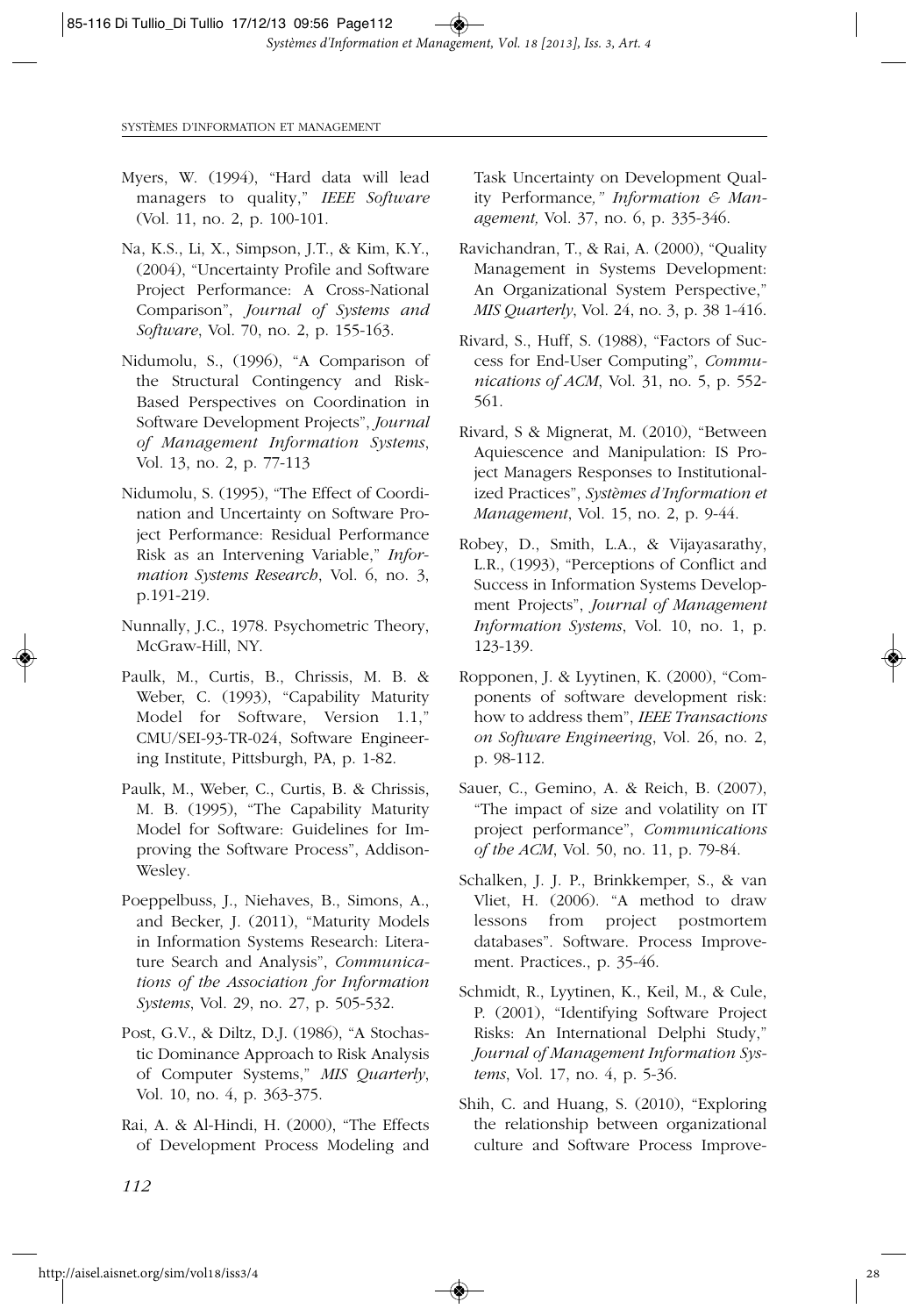ment Deployment", *Information & Management*, Vol. 47, no. 5-6, p. 271-281.

- Slaughter, S., Levine, L., Ramesh, R., Pries-Heje, J. (2006), "Aligning software processes and strategy", MIS *Quarterly*, Vol. 30, no. 4, p. 891-918.
- Spears, J. L., & Barki, H. (2010), "User Participation in Information Systems Security Risk Management," *MIS Quarterly*, Vol. 34, no. 3, p. 503-522.
- Staples, M., Niazi, M., Jeffery, R., Abrahams, A., Byatt, P., Murphy, R. (2007), "An exploratory study of why organizations do not adopt CMMI", *Journal of Systems and Software*, Vol. 80, no. 6, p. 883-895.
- Subramanian, G; Jiang, J; Klein, G. (2007), "Software quality and IS project performance improvements from software development process maturity and IS implementation strategies", *Journal of Systems and Software*, Vol. 80, p. 616- 627.
- The Standish Group. The Standish Group Research Report. 2009. www.standishgroup.com
- Trienekens J., Kusters, R. & van Solingen, R. (2001), "Product focused software

process improvement: concepts and experiences from industry", *Software Quality Journal*, Vol. 9, p. 269–281.

- Unterkalmsteiner, M; Gorschek, T; Islam, A; Cheng, C; Permadi, R and Feldt, R. (2012), "Evaluation and Measurement of Software Process Improvement - A Systematic Literature Review", *IEEE Transactions on Software Engineering*, Vol. 38, no. 2, p. 398-482.
- Venkatraman, N. (1989), "The concept of fit in strategy research: toward verbal and statistical correspondence", *Academy of Management Review*, Vol. 9, p. 513- 525.
- Wallace, L., Keil, M., Rai, A. (2004), "How Software Project Risk Affects Project Performance: An Investigation of the Dimensions of Risk and an Exploratory Model", *Decision Sciences*, Vol. 35, no. 2, p. 289-321.
- Wang, E., Ju, P., Jiang, J., Klein, G. (2008), "The effects of change control and management review on software flexibility and project performance". Information & Management, Vol. 45, no. 7, p. 438-443.
- Yates, J.F. (1992). *Risk Taking Behavior*, Wiley, Chichester.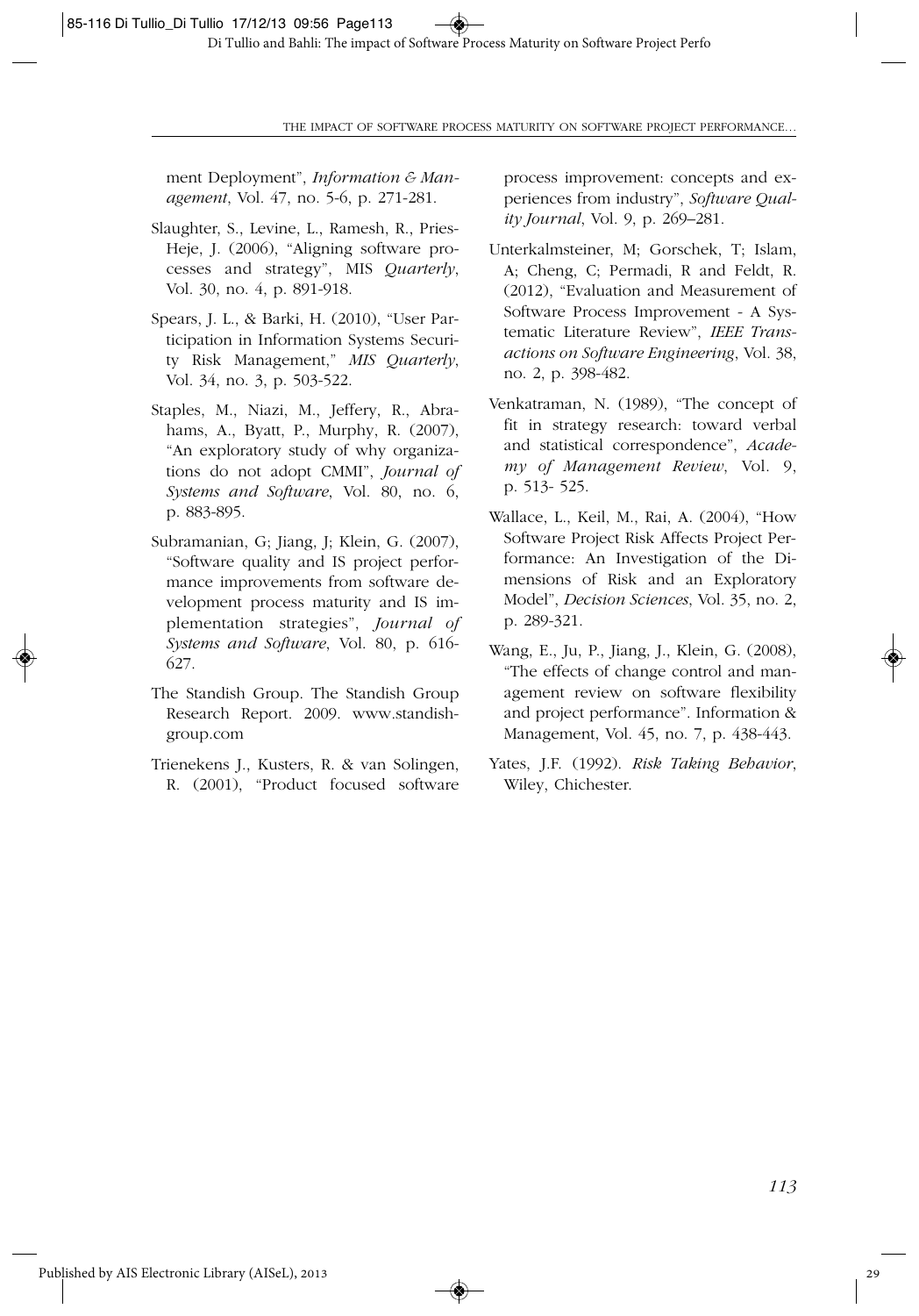## **APPENDIX: MEASURES**

## **Measure of CMM Software Process Maturity Level**

| <b>Construct</b>                                        | <b>Item</b> | <b>Measure</b>                                                                                                               |  |  |
|---------------------------------------------------------|-------------|------------------------------------------------------------------------------------------------------------------------------|--|--|
| <b>CMM Software</b><br><b>Process Maturity</b><br>Level | CMMLevel    | What is your CMM for Software (SW-<br>CMM) Maturity Level as it was last deter-<br>mined by a SEI-authorized lead appraiser? |  |  |

| (Adopted from Barki et al. (2001) |                   |                                                                 |  |  |  |
|-----------------------------------|-------------------|-----------------------------------------------------------------|--|--|--|
| <b>Variable</b>                   | <b>Item</b>       | <b>Measure</b>                                                  |  |  |  |
|                                   | SPP1              | Knowledge acquired by firm about use of key technologies        |  |  |  |
|                                   | SPP <sub>2</sub>  | Knowledge acquired by firm about use of development techniques  |  |  |  |
|                                   | SPP3              | Knowledge acquired by firm about supporting users' business     |  |  |  |
|                                   | SPP4              | Overall knowledge acquired by firm through the project          |  |  |  |
|                                   | SPP5              | Control over project costs                                      |  |  |  |
| Process                           | SPP <sub>6</sub>  | Control over project schedule                                   |  |  |  |
| Performance                       | SPP7              | Adherence to auditability and control standards                 |  |  |  |
|                                   | SPP8              | Overall control exercised over the project                      |  |  |  |
|                                   | SPP9              | Completeness of training provided to users                      |  |  |  |
|                                   | SPP <sub>10</sub> | Quality of communication between DP (data processing) and users |  |  |  |
|                                   | SPP11             | Users' feelings of participation in project                     |  |  |  |
|                                   | SPP12             | Overall quality of interactions with users                      |  |  |  |
|                                   | SPP13             | Reliability of software                                         |  |  |  |
|                                   | SPP <sub>14</sub> | Cost of software operations                                     |  |  |  |
|                                   | SPP15             | Response time                                                   |  |  |  |
|                                   | SPP16             | Overall operational efficiency of software                      |  |  |  |
| Product<br>Performance            | SPP17             | Ease of use of software                                         |  |  |  |
|                                   | SPP <sub>18</sub> | Ability to customize outputs to various user needs              |  |  |  |
|                                   | SPP <sub>19</sub> | Range of outputs that can be generated                          |  |  |  |
|                                   | SPP20             | Overall responsiveness of software to users                     |  |  |  |
|                                   | SPP21             | Cost of adapting software to changes in business                |  |  |  |
|                                   | SPP <sub>22</sub> | Speed of adapting software to changes in business               |  |  |  |
|                                   | SPP <sub>23</sub> | Cost of maintaining software over lifetime                      |  |  |  |
|                                   | SPP24             | Overall long term flexibility of software                       |  |  |  |

◈

# **Measure of Software Project Performance**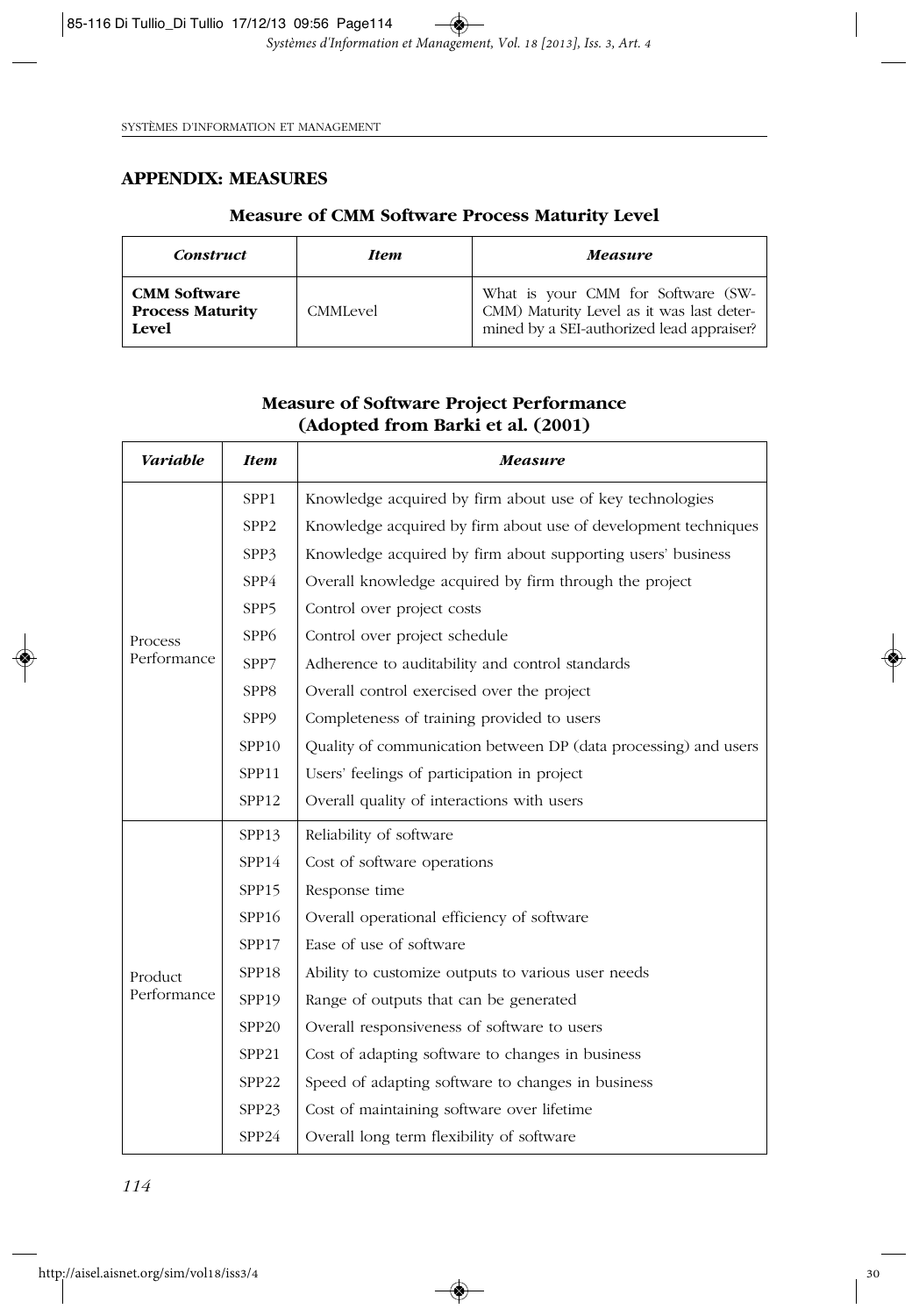## **Measure of Software Development Risk (Adopted from Barki et al. (2001)**

| <b>Variable</b>              | <b>Variable</b>                                    | <b>Item</b> | Measure                                                                                                                                     |  |
|------------------------------|----------------------------------------------------|-------------|---------------------------------------------------------------------------------------------------------------------------------------------|--|
| Technological<br>Acquisition | N/A                                                | Risk1       | The new system required new hardware.                                                                                                       |  |
|                              |                                                    | Risk 2      | The new system required new software.                                                                                                       |  |
|                              |                                                    | Risk 3      | A large number of hardware suppliers were involved<br>in the development of the system.                                                     |  |
| Project Size                 | N/A                                                | Risk 4      | A large number of software suppliers were involved in<br>the development of the system.                                                     |  |
|                              |                                                    | Risk 5      | There were a large number of people on the project<br>team.                                                                                 |  |
|                              |                                                    | Risk 6      | There were a large number of different "stakeholders"<br>on the project team (e.g., IS staff, users, consultants,<br>suppliers, customers). |  |
|                              |                                                    | Risk 7      | The project size was large.                                                                                                                 |  |
|                              |                                                    | Risk 8      | There are a large number of users using the system.                                                                                         |  |
|                              | Lack of<br>Team's<br>General<br>Expertise          | Risk 9      | Ability to work with uncertain objectives                                                                                                   |  |
|                              |                                                    | Risk 10     | Ability to work with top management                                                                                                         |  |
|                              |                                                    | Risk 11     | Ability to work effectively as a team                                                                                                       |  |
|                              |                                                    | Risk 12     | Ability to understand the human implications of a new<br>system                                                                             |  |
|                              |                                                    | Risk 13     | Ability to carry out tasks effectively                                                                                                      |  |
|                              | Lack of<br>Team's<br>Expertise<br>with the<br>Task | Risk 14     | In-depth knowledge of the functioning of user depart-<br>ments                                                                              |  |
|                              |                                                    | Risk 15     | Overall knowledge of organizational operations                                                                                              |  |
| Expertise                    |                                                    | $Risk$ 16   | Overall administrative experience and skill                                                                                                 |  |
|                              |                                                    | Risk 17     | Expertise in the specific application area of the system                                                                                    |  |
|                              |                                                    | Risk 18     | Familiar with this type of application                                                                                                      |  |
|                              | Lack of<br>Team's<br>Develop-<br>ment<br>Expertise | Risk 19     | Development methodology used in this project                                                                                                |  |
|                              |                                                    | Risk 20     | Development support tools used in this project (e.g.,<br>DFD, flowcharts, ER models, CASE tools)                                            |  |
|                              |                                                    |             | RiskK21 Project management tools used in this project (e.g.,<br>PERT charts, Gantt diagrams, walkthroughs, project<br>management software)  |  |
|                              |                                                    | Risk 22     | Implementation tools used in this project (e.g., pro-<br>gramming languages, database languages)                                            |  |

 $\overline{\bullet}$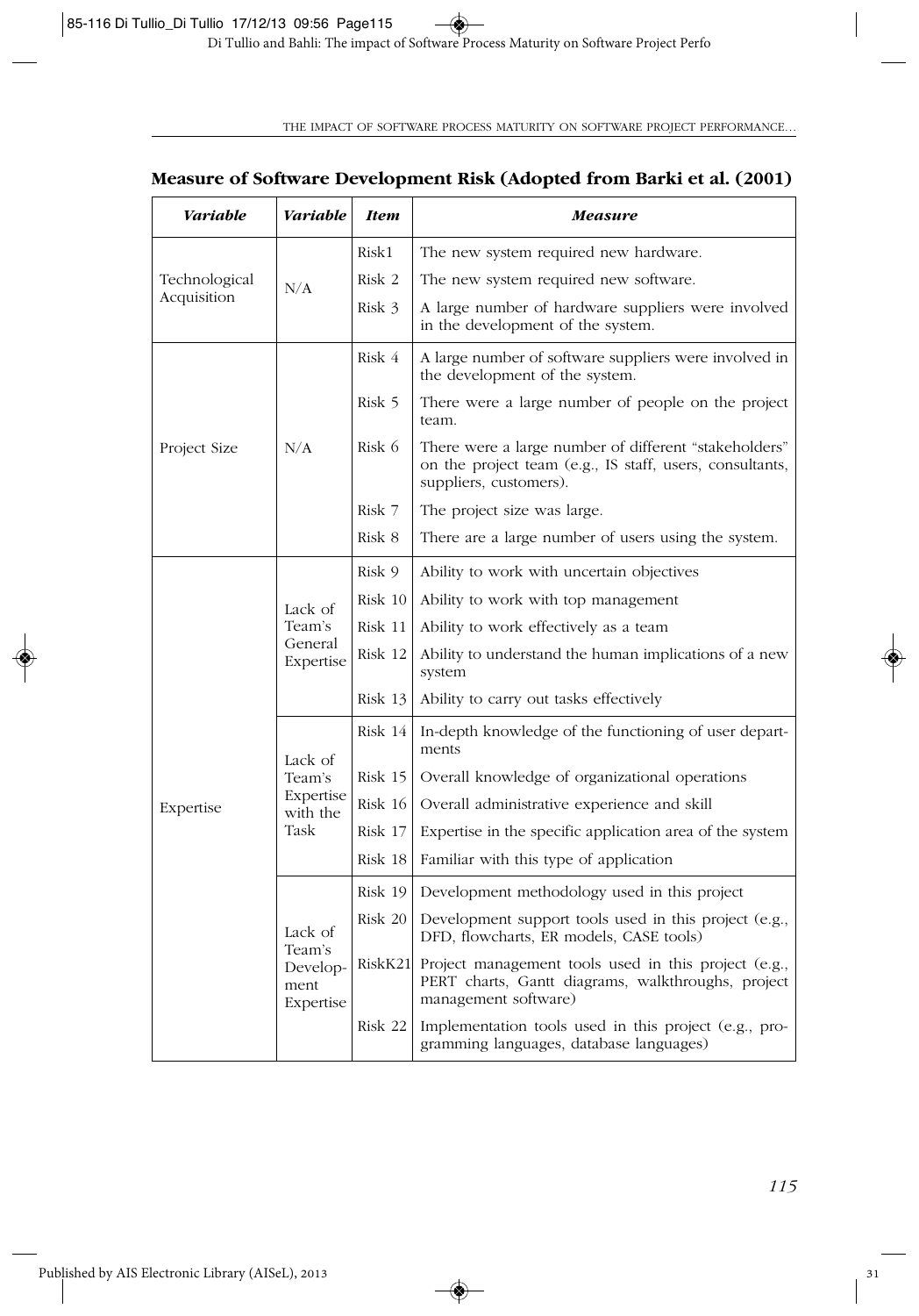| Variable                      | <b>Variable</b>                                   | <b>Item</b> | Measure                                                                                                       |  |
|-------------------------------|---------------------------------------------------|-------------|---------------------------------------------------------------------------------------------------------------|--|
|                               | Lack of<br>User<br>Support                        |             | Risk 23 Users had a negative opinion about the system mee-<br>ting their needs.                               |  |
|                               |                                                   |             | Risk 24   Users were not enthusiastic about the project.                                                      |  |
|                               |                                                   |             | Risk 25 Users were not an integral part of the development<br>team.                                           |  |
|                               |                                                   |             | Risk 26   Users were not available to answer questions.                                                       |  |
|                               |                                                   |             | Risk 27 Users were not ready to accept the changes the system<br>entailed.                                    |  |
|                               |                                                   |             | Risk 28 Users slowly responded to development team re-<br>quests.                                             |  |
| Expertise                     |                                                   |             | Risk 29 Users had negative attitudes regarding the use of com-<br>puters in their work.                       |  |
| (Continued)                   |                                                   | Risk 30     | Users were not actively participating in requirement<br>definition.                                           |  |
|                               |                                                   |             | Risk 31 Users were not very familiar with system development<br>tasks.                                        |  |
|                               |                                                   |             | Risk 32 Users had little experience with the activities suppor-<br>ted by the new application                 |  |
|                               | Lack of<br>User Ex-<br>perience                   |             | Risk 33 Users were not very familiar with this type of applica-<br>tion.                                      |  |
|                               |                                                   |             | Risk 34 Users were not aware of the importance of their roles<br>in successfully completing the project.      |  |
|                               |                                                   | Risk 35     | Users were not familiar with data processing as a wor-<br>king tool.                                          |  |
|                               | Extent<br>оf<br>Changes<br>Brought                |             | Risk 36 The system required that a large number of user tasks<br>be modified.                                 |  |
|                               |                                                   | $Risk$ 37   | The system led to major changes in the organization.                                                          |  |
|                               | Resour-<br>ce Insuf-<br>ficiency                  |             | Risk 38 In order to develop and implement the system, the<br>scheduled number of people-day was insufficient. |  |
|                               |                                                   | Risk 39     | In order to develop and implement the system, the<br>dollar budget provided was insufficient.                 |  |
| Organizational<br>Environment | Lack of<br>Clarity<br>of Role<br>Defini-<br>tions |             | Risk 40 The role of each member of the project team was not<br>clearly defined.                               |  |
|                               |                                                   | Risk 41     | The role of each person involved in the project was<br>not clearly defined.                                   |  |
|                               |                                                   | Risk 42     | Communications between those involved in the pro-<br>ject were unpleasant.                                    |  |
|                               | Intensity<br>Οf<br>Conflicts                      |             | Risk 43 There was a great intensity of conflicts among team<br>members.                                       |  |
|                               |                                                   | Risk 44     | There was a great intensity of conflicts between users<br>and team members.                                   |  |
| Application                   |                                                   | Risk 45     | Large number of links to existing systems                                                                     |  |
| Complexity                    | N/A                                               | Risk 46     | Large number of links to future systems                                                                       |  |

◈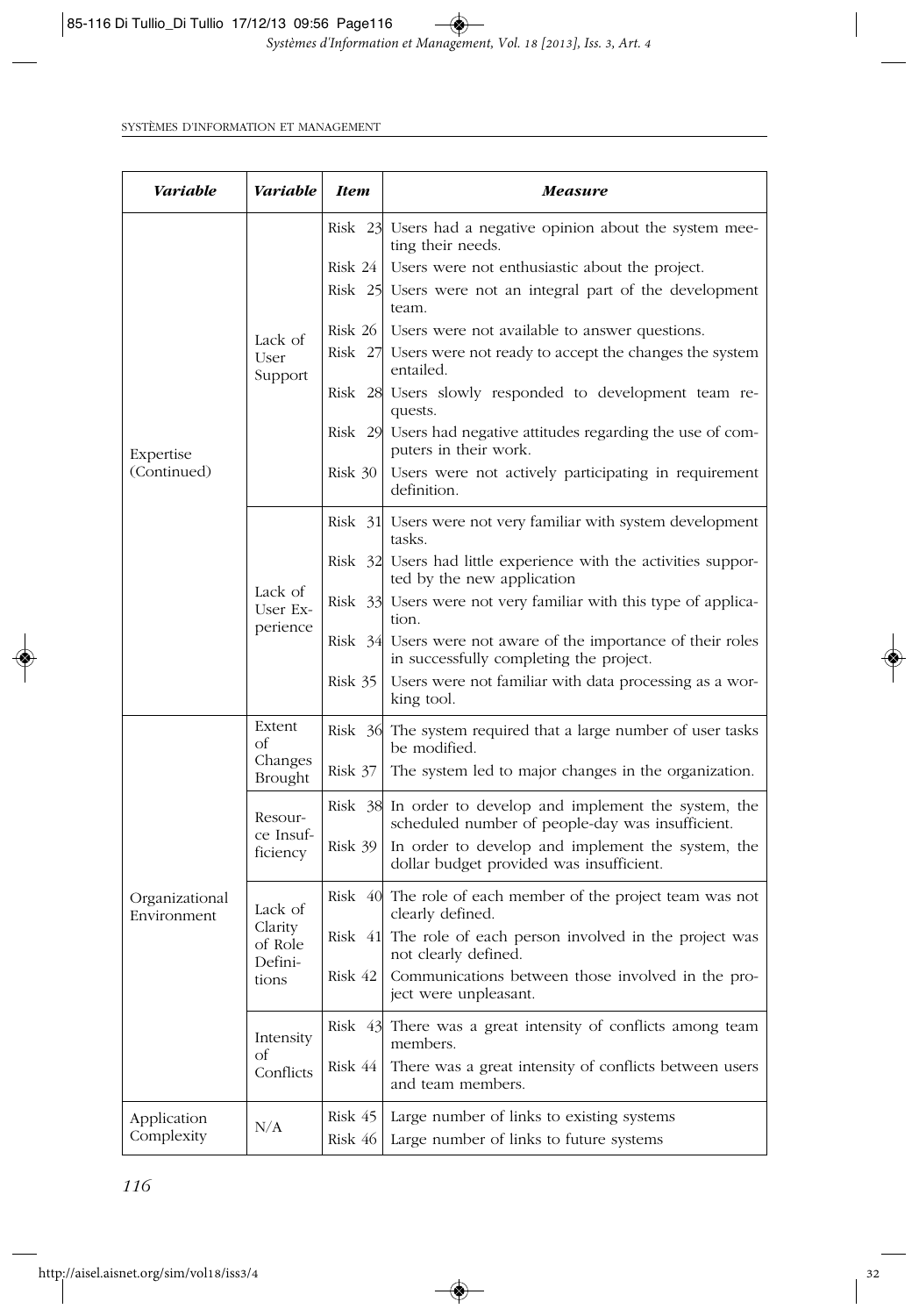## **AUTEURS**

**Bouchaïb BAHLI** is Professor of Information Technology (IT) at ESC-Rennes School of Business, Rennes, France. His research focuses on outsourcing information services, software project risk management and, IT adoption modeling. His work has been published in such journals such as Decision<br>Support Systems, Information & Support Systems, Information & Management, Journal of Information Technology, OMEGA, Communications of the Association of Information Systems, Requirement Engineering Journal, and others.

*Adresse* : ESC-Rennes School of Business - 2, Rue Robert D'Arbrissel - 35065 Rennes

*Mail* : bouchaib.bahli@esc-rennes.fr

**Nassim BELBALY** is Professor of Information Technology Management. He was a Visiting Scholar and a Principal Researcher at the Anderson Business School at UCLA, Los Angeles. His current research interests are innovation management, new product development, Open Source Systems, and design science research. He publishes in peer reviewed journals in IT management relative to his research fields.

*Adresse* : Groupe Sup de Co Montpellier Business School - 2300, Avenue des Moulins - 34185 Montpellier

*Mail* : n.belbaly@supco-montpellier.fr

**Adel BELDI** is an Assistant Professor of MIS and Accounting. He obtained his Ph.D. degree from South Paris University and a Research Master degree from Paris-Dauphine University. His research interests include ERP adoption, implementation and use. His research findings have been published in peer reviewed journals. He is also the author of several articles and book chapters on CRM implementation.

*Adresse* : IESEG School of Management Lille-Paris - 3, rue de la Digue - 59000 Lille

*Mail* : a.beldi@ieseg.fr

**Nordine BENKELTOUM** est docteur en sciences de gestion de MINES ParisTech, il est maître de conférences en sciences de gestion au LM²O (Laboratoire de Modélisation et de Management des Organisations) de l'École Centrale de Lille. Ses travaux portent sur le management des systèmes d'information et la gestion de l'innovation.

*Adresse* : Université Lille Nord de France, École Centrale de Lille - Cité Scientifique - 59651 Villeneuve d'Ascq

*Mail* : nordine.benkeltoum@ec-lille.fr

*N° 3 – Vol. 18 – 2013 147*

**Dany DI TULLIO** is a business intelligence engineer at Amazon's European Head Office in Luxembourg, where he leads the business intelligence activities of the Kindle tablet & eInk devices division in the EU. He received his Ph.D. in management information systems at the Queen's School of Business, Queen's University. His research has been presented at the International Conference on Information Systems (ICIS) and published in the Journal of MIS and Communications of the Association of Information Systems.

*Adresse* : Amazon EU - 31/35 Rives de Clausen - 2165 Luxembourg

*Mail* : ditullio@amazon.com

**Anis KHEDHAOURIA** is Assistant Professor of Information Technology Management. He obtained his Ph.D. degree from the University of Savoy in Alpine Eastern France. His research interests include IT-enabled creativity, creativity and innovation management, and Mobile Internet Services. He published in peer reviewed journals in IT management relative to his research fields.

*Adresse :* Groupe Sup de Co Montpellier Business School - 2300, Avenue des Moulins - 34185 Montpellier

*Mail* : a.khedhaouria@supco-montpellier.fr

**Khaireddine MOUAKHAR** est docteur en sciences de gestion et professeur à l'Ecole de Management de Normandie. Au sein du laboratoire Métis, ses travaux portent sur la construction des modèles d'affaires, l'innovation et la stratégie des sociétés de services en logiciels libres.

*Adresse* : Ecole de Management de Normandie - 30, rue de Richelieu - 76087 Le Havre

*Mail* : kmouakhar@em-normandie.fr

**Albéric TELLIER** est docteur en sciences de gestion, habilité à diriger des recherches. Maître de conférences à l'Institut d'Administration des Entreprises de l'Université de Caen Basse-Normandie, il développe des travaux sur les situations de compétition technologique, les stratégies collectives et les réseaux d'innovation.

*Adresse* : Université de Caen Basse-Normandie (IAE) - 3, rue Claude Bloch - 14075 Caen

*Mail* : alberic.tellier@unicaen.fr

◈